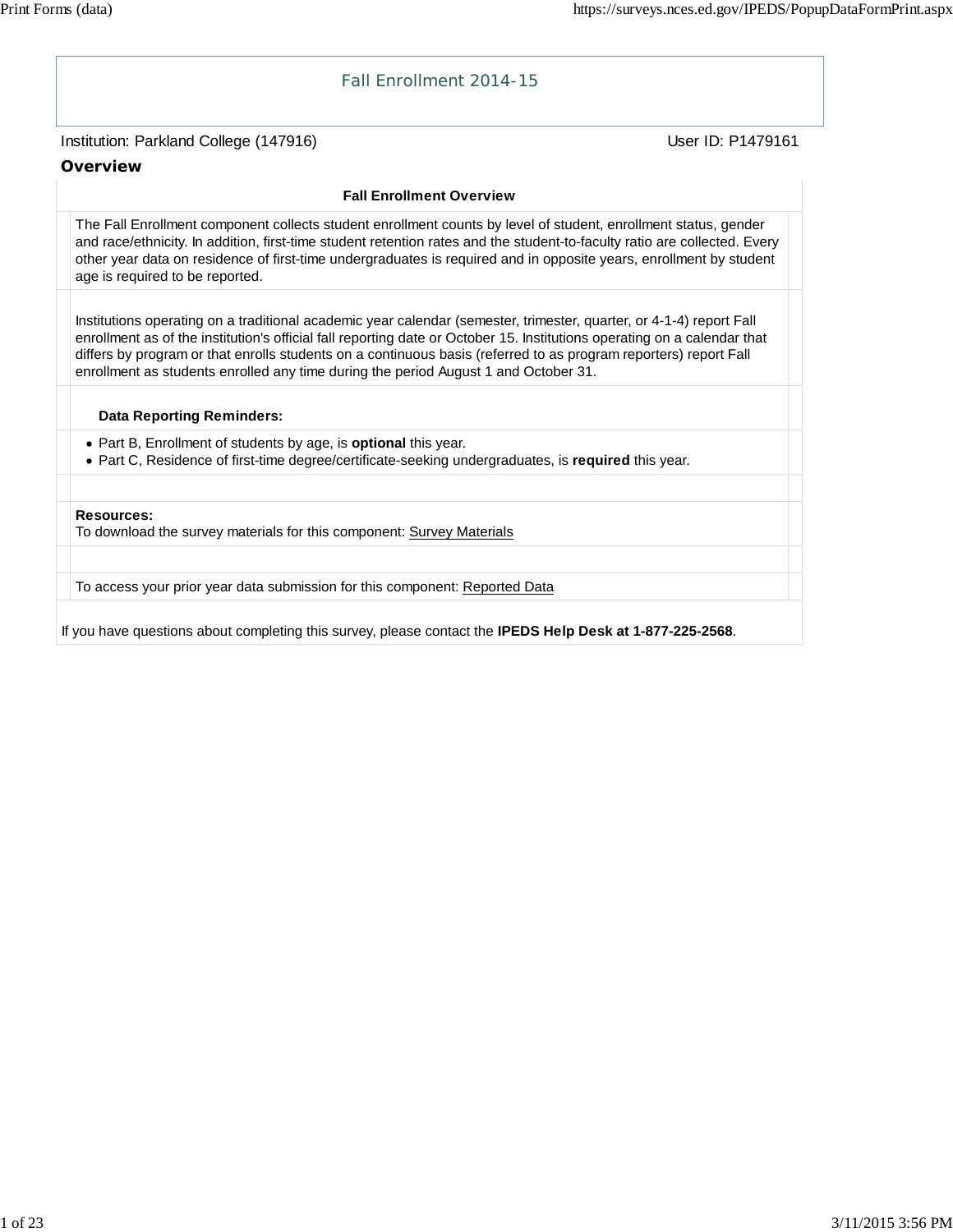| Institution: Parkland College (147916)<br>User ID: P1479161<br><b>Part Selection</b>                                                                                |                                |  |  |  |  |  |
|---------------------------------------------------------------------------------------------------------------------------------------------------------------------|--------------------------------|--|--|--|--|--|
| Completion of Part B (Enrollment of Students by Age) is optional this year.                                                                                         |                                |  |  |  |  |  |
| Do you wish to complete Part B this year?<br>If you select 'Yes', you will be expected to complete the Part B screens.<br>If you select 'No', you will skip Part B. |                                |  |  |  |  |  |
| ⊙                                                                                                                                                                   | Yes, I will complete Part B    |  |  |  |  |  |
| О                                                                                                                                                                   | No, I will not complete Part B |  |  |  |  |  |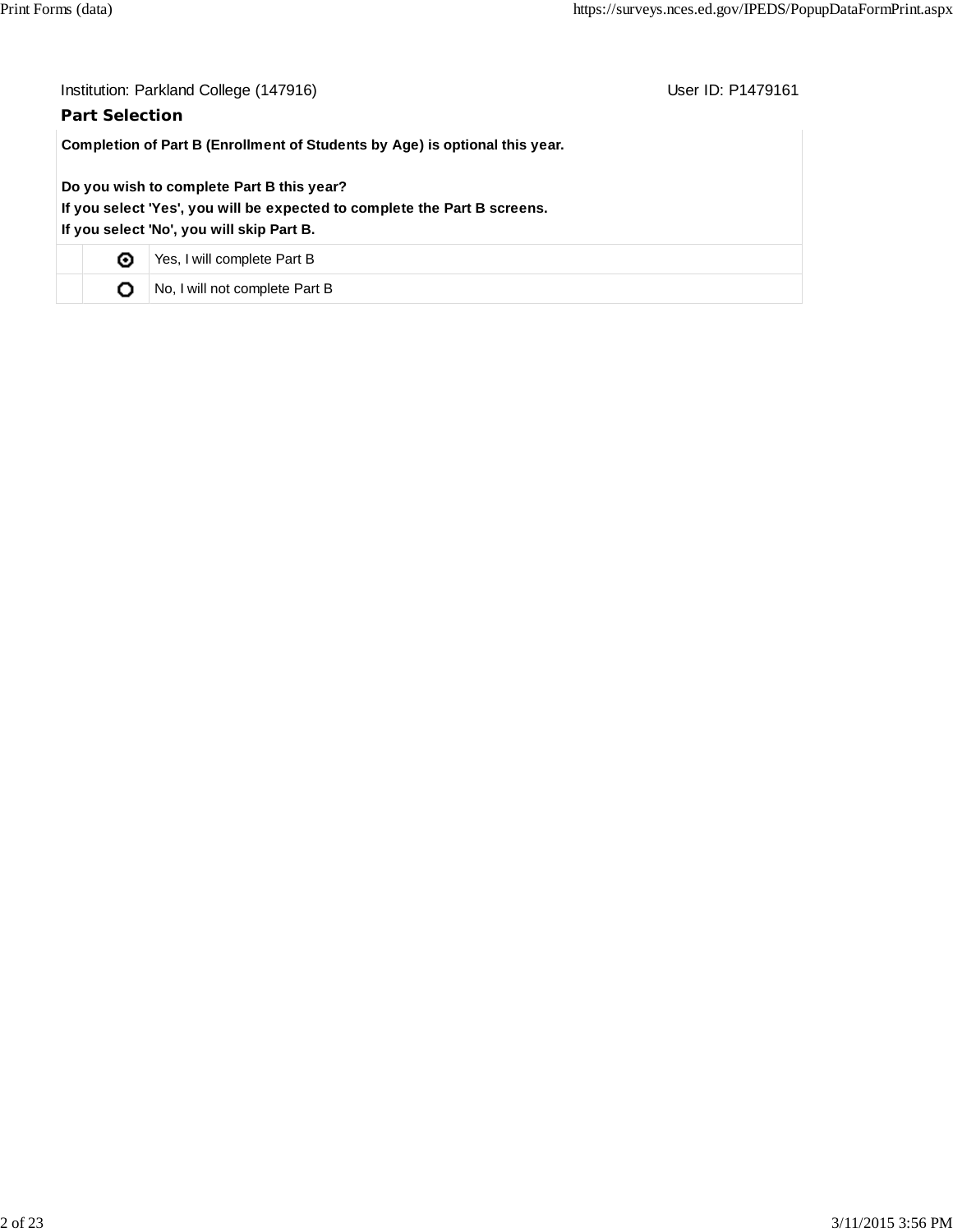# **Part A - Fall Enrollment for Full-Time Undergraduate Students**

**Enrollment as of the institution's official fall reporting date or as of October 15, 2014**

#### **Full-time Undergraduate Students**

#### **Race/Ethnicity Reporting Reminder:**

- **Report Hispanic/Latino individuals of any race as Hispanic/Latino**
- **Report race for non-Hispanic/Latino individuals only**

#### Men

|                                              |                |                         | Degree/certificate-seeking | Non-degree/                             | Total,                      |                                               |
|----------------------------------------------|----------------|-------------------------|----------------------------|-----------------------------------------|-----------------------------|-----------------------------------------------|
| Enrolled for credit                          | First-time     | Transfer-in             | Continuing/<br>Returning   | Total<br>degree/certificate-<br>seeking | non-certificate-<br>seeking | <b>Full-time</b><br>undergraduate<br>students |
| Nonresident alien                            | 1              | 0                       | 7                          | 8                                       | 0                           | 8                                             |
| Hispanic/Latino                              | 18             | 3                       | 66                         | 87                                      | 1                           | 88                                            |
| American Indian or<br>Alaska Native          | $\overline{c}$ | 0                       | 6                          | 8                                       | 0                           | 8                                             |
| Asian                                        | 5              | 1                       | 81                         | 87                                      | 0                           | 87                                            |
| <b>Black or African</b><br>American          | 72             | 16                      | 175                        | 263                                     | $\overline{c}$              | 265                                           |
| Native Hawaiian or<br>Other Pacific Islander | 1              | $\pmb{0}$               | 0                          | 1                                       | 0                           | 1                                             |
| White                                        | 346            | 39                      | 755                        | 1,140                                   | 14                          | 1,154                                         |
| Two or more races                            | 10             | 3                       | 9                          | 22                                      | 1                           | 23                                            |
| Race and ethnicity<br>unknown                | 80             | $\overline{\mathbf{4}}$ | 171                        | 255                                     | 4                           | 259                                           |
| <b>Total men</b>                             | 535            | 66                      | 1,270                      | 1,871                                   | 22                          | 1,893                                         |
| Total men prior year                         | 437            | 101                     | 1,186                      | 1,724                                   | 26                          | 1,750                                         |

#### Women

|                                     |            |             | Degree/certificate-seeking |                                         | Total,                                     |                                               |
|-------------------------------------|------------|-------------|----------------------------|-----------------------------------------|--------------------------------------------|-----------------------------------------------|
| Enrolled for credit                 | First-time | Transfer-in | Continuing/<br>Returning   | Total<br>degree/certificate-<br>seeking | Non-degree/<br>non-certificate-<br>seeking | <b>Full-time</b><br>undergraduate<br>students |
| Nonresident alien                   | 0          | 0           | 2                          | 2                                       | 0                                          | 2                                             |
| Hispanic/Latino                     | 21         | 2           | 62                         | 85                                      | 8                                          | 93                                            |
| American Indian or<br>Alaska Native |            | 0           | 3                          | 4                                       | 0                                          | 4                                             |
| Asian                               | 7          |             | 55                         | 63                                      | 6                                          | 69                                            |
| <b>Black or African</b><br>American | 58         | 15          | 185                        | 258                                     | 18                                         | 276                                           |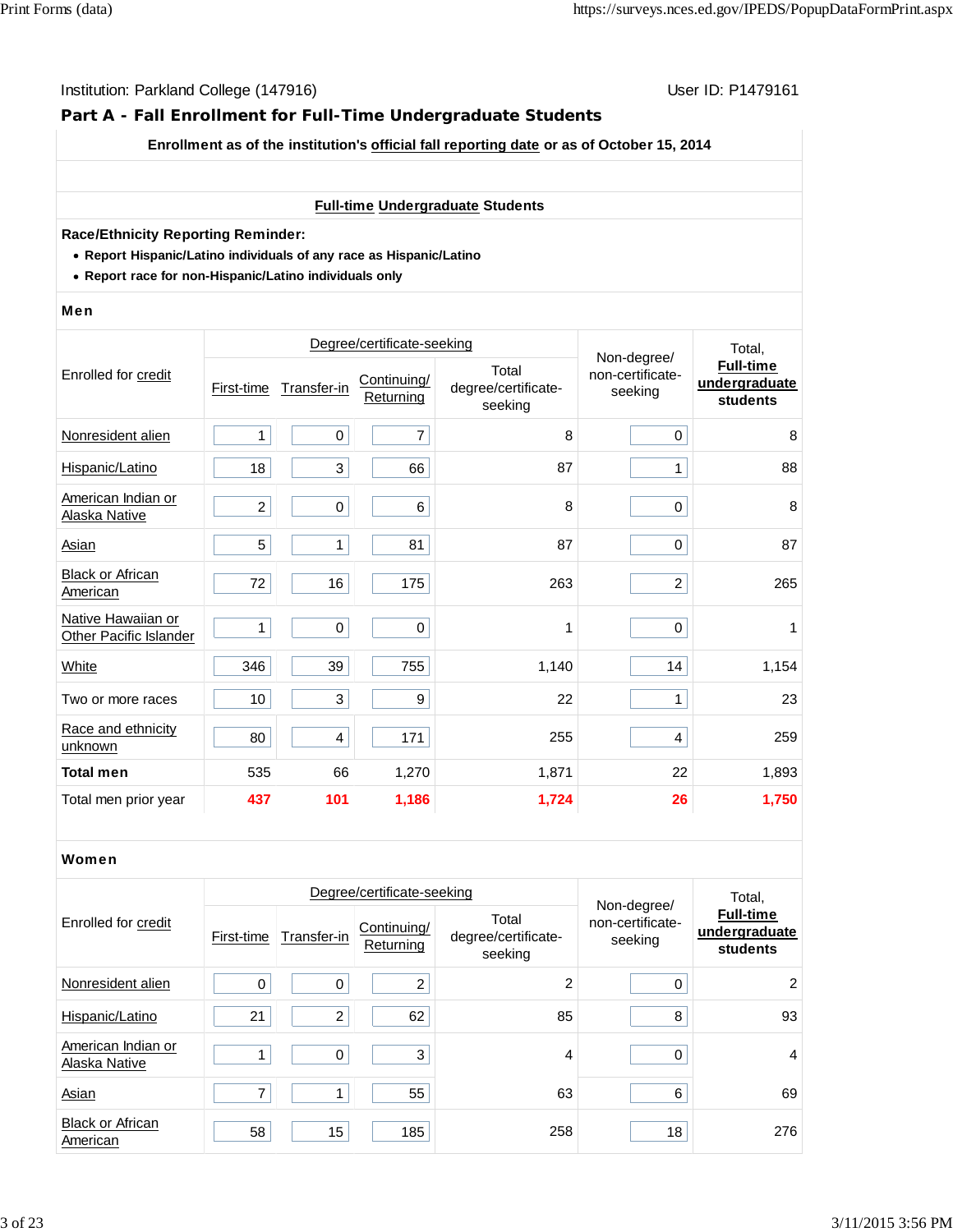| Native Hawaiian or<br>Other Pacific Islander | 0   | $\pmb{0}$   |       | 1     | 0                |       |
|----------------------------------------------|-----|-------------|-------|-------|------------------|-------|
| White                                        | 176 | 39          | 746   | 961   | 92               | 1,053 |
| Two or more races                            | 6   | $\mathbf 0$ | 6     | 12    | 3                | 15    |
| Race and ethnicity<br>unknown                | 53  | 4           | 110   | 167   | $\boldsymbol{2}$ | 169   |
| <b>Total women</b>                           | 322 | 61          | 1,170 | 1,553 | 129              | 1,682 |
| Total women prior<br>year                    | 238 | 71          | 982   | 1,291 | 109              | 1,400 |
|                                              |     |             |       |       |                  |       |
| <b>Grand total</b><br>(men+women)            | 857 | 127         | 2,440 | 3,424 | 151              | 3,575 |
| Grand total<br>(men+women) prior<br>year     | 675 | 172         | 2,168 | 3,015 | 135              | 3,150 |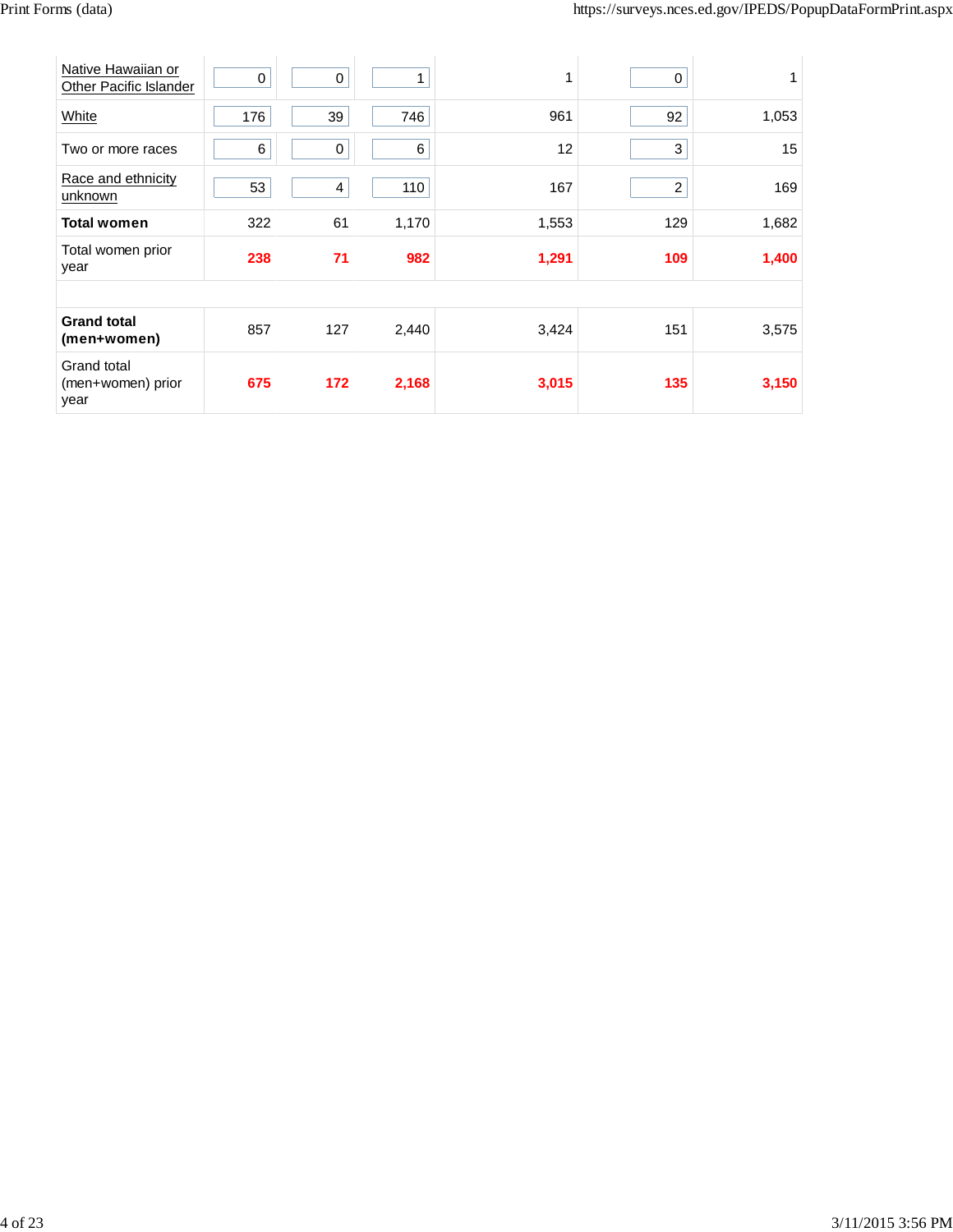# **Part A - Fall Enrollment for Part-time Undergraduate Students**

**Enrollment as of the institution's official fall reporting date or as of October 15, 2014**

#### **Part-time Undergraduate Students**

#### **Race/Ethnicity Reporting Reminder:**

- **Report Hispanic/Latino individuals of any race as Hispanic/Latino**
- **Report race for non-Hispanic/Latino individuals only**

#### Men

|                                              |            | Degree/certificate-seeking | Non-degree/              | Total,                                  |                             |                                        |
|----------------------------------------------|------------|----------------------------|--------------------------|-----------------------------------------|-----------------------------|----------------------------------------|
| Enrolled for credit                          | First-time | Transfer-in                | Continuing/<br>Returning | Total<br>degree/certificate-<br>seeking | non-certificate-<br>seeking | part-time<br>undergraduate<br>students |
| Nonresident alien                            | 1          | 0                          | 4                        | 5                                       | $\mathbf 0$                 | 5                                      |
| Hispanic/Latino                              | 10         | $\mathbf 0$                | 146                      | 156                                     | 23                          | 179                                    |
| American Indian or<br>Alaska Native          | $\pmb{0}$  | 0                          | 7                        | 7                                       | 3                           | 10                                     |
| <b>Asian</b>                                 | 4          | $\mathbf 0$                | 69                       | 73                                      | 16                          | 89                                     |
| <b>Black or African</b><br>American          | 35         | $\overline{2}$             | 272                      | 309                                     | 36                          | 345                                    |
| Native Hawaiian or<br>Other Pacific Islander | $\pmb{0}$  | $\pmb{0}$                  | 0                        | 0                                       | $\mathbf 0$                 | $\pmb{0}$                              |
| White                                        | 71         | 13                         | 1,023                    | 1,107                                   | 192                         | 1,299                                  |
| Two or more races                            | 3          | 0                          | 25                       | 28                                      | 2                           | 30                                     |
| Race and ethnicity<br>unknown                | 26         | 3                          | 147                      | 176                                     | 118                         | 294                                    |
| <b>Total men</b>                             | 150        | 18                         | 1,693                    | 1,861                                   | 390                         | 2,251                                  |
| Total men prior year                         | 198        | 52                         | 1,822                    | 2,072                                   | 265                         | 2,337                                  |

#### Women

|                                     |                | Degree/certificate-seeking |                          | Total,                                  |                                            |                                        |
|-------------------------------------|----------------|----------------------------|--------------------------|-----------------------------------------|--------------------------------------------|----------------------------------------|
| Enrolled for credit                 | First-time     | Transfer-in                | Continuing/<br>Returning | Total<br>degree/certificate-<br>seeking | Non-degree/<br>non-certificate-<br>seeking | part-time<br>undergraduate<br>students |
| Nonresident alien                   | 0              | $\Omega$                   | 12                       | 12                                      | 2                                          | 14                                     |
| Hispanic/Latino                     | 8              |                            | 114                      | 123                                     | 27                                         | 150                                    |
| American Indian or<br>Alaska Native |                | $\Omega$                   | 14                       | 15                                      | $\overline{2}$                             | 17                                     |
| Asian                               | $\overline{2}$ |                            | 88                       | 91                                      | 20                                         | 111                                    |
| <b>Black or African</b><br>American | 26             | 3                          | 311                      | 340                                     | 73                                         | 413                                    |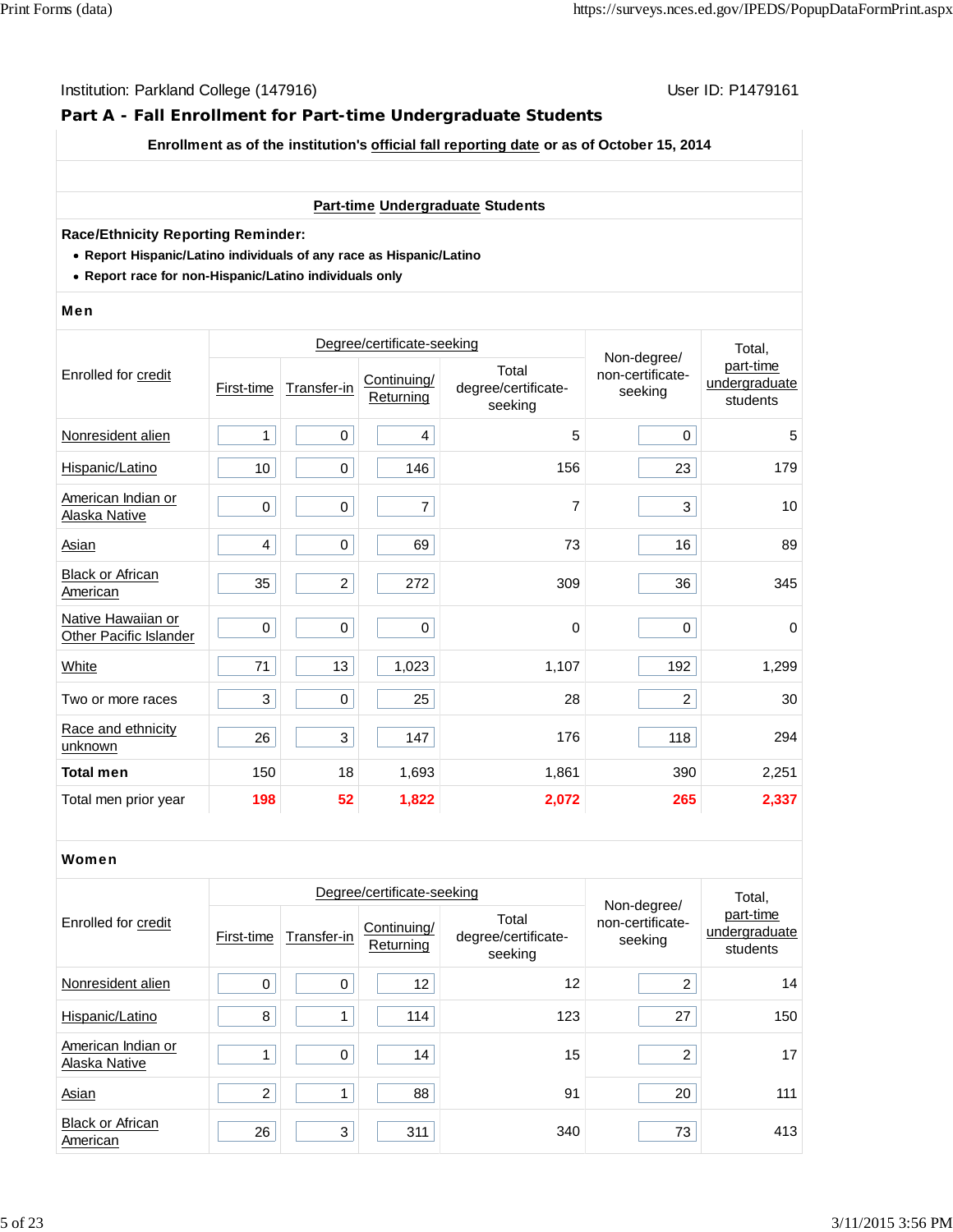| Native Hawaiian or<br>Other Pacific Islander | 0              | $\pmb{0}$   |       | 1     | 0     |       |
|----------------------------------------------|----------------|-------------|-------|-------|-------|-------|
| White                                        | 42             | 25          | 1,086 | 1,153 | 385   | 1,538 |
| Two or more races                            | $\overline{c}$ | $\mathbf 0$ | 22    | 24    | 9     | 33    |
| Race and ethnicity<br>unknown                | 12             |             | 175   | 188   | 152   | 340   |
| <b>Total women</b>                           | ◉<br>93        | 31          | 1,823 | 1,947 | 670   | 2,617 |
| Total women prior year                       | 184            | 68          | 2,090 | 2,342 | 608   | 2,950 |
|                                              |                |             |       |       |       |       |
| <b>Grand total</b><br>(men+women)            | 243            | 49          | 3,516 | 3,808 | 1,060 | 4,868 |
| Grand total<br>(men+women) prior<br>year     | 382            | 120         | 3,912 | 4,414 | 873   | 5,287 |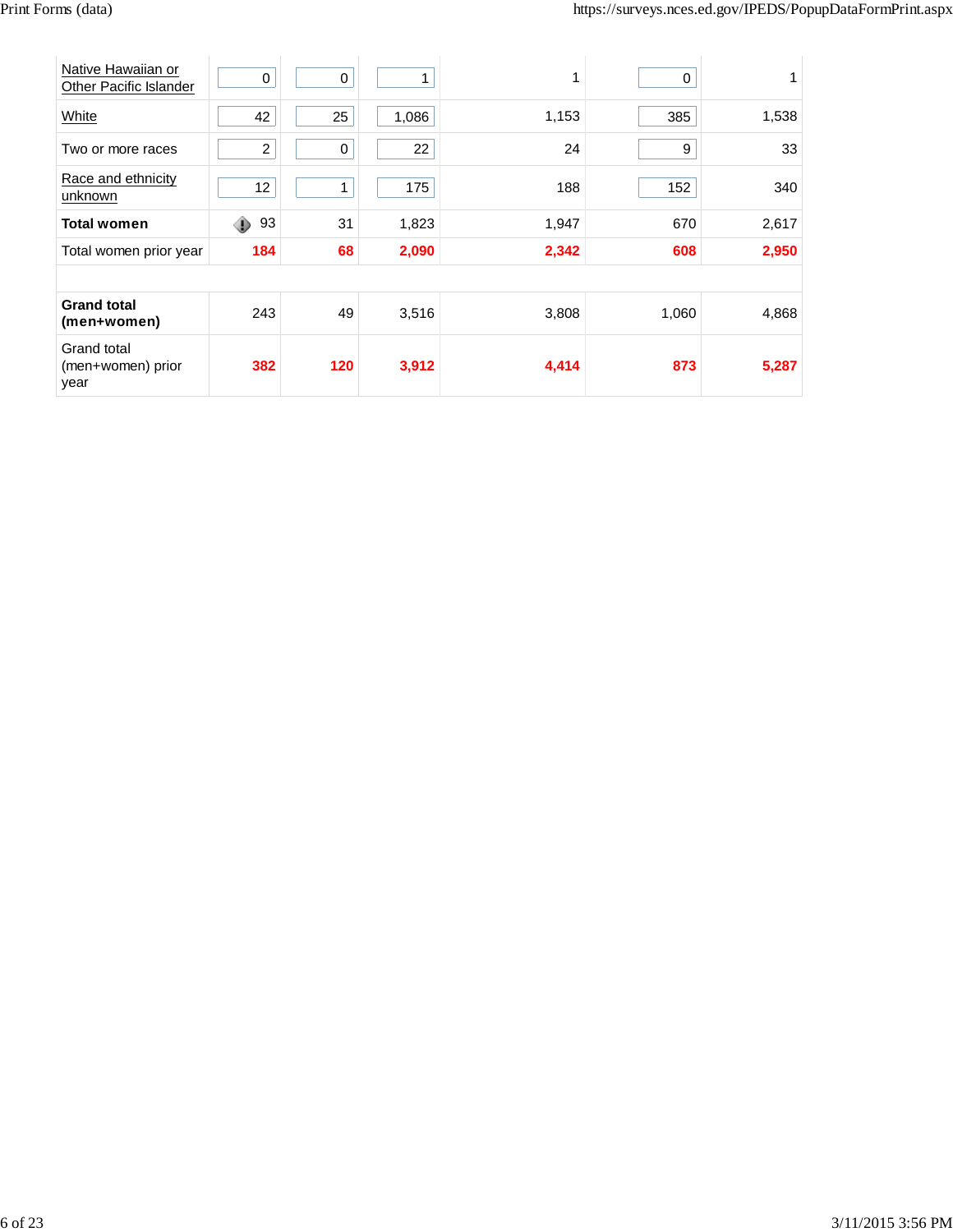# **Part A - Fall Enrollment by Distance Education Status**

|                                                                                                                                                                                  | <b>Undergraduate Students</b> |                                   |  |  |
|----------------------------------------------------------------------------------------------------------------------------------------------------------------------------------|-------------------------------|-----------------------------------|--|--|
|                                                                                                                                                                                  | Degree/Certificate<br>Seeking | Non-Degree/Certificate<br>Seeking |  |  |
| Enrolled exclusively in distance education courses                                                                                                                               | 417                           | 61                                |  |  |
| Enrolled in some but not all distance education courses                                                                                                                          | 1,117                         | 88                                |  |  |
| Not enrolled in any distance education courses                                                                                                                                   | 5,698                         | 1,062                             |  |  |
| <b>Total</b> (all distance education statuses)                                                                                                                                   | 7,232                         | 1,211                             |  |  |
| <b>Total</b> (from prior part A screens)<br>NOTE: The total of all distance education statuses (above)<br>must equal this total carried forward from the prior part A<br>screens | 7.232                         | 1.211                             |  |  |
| You may use the space below to provide context for the data you've reported above.                                                                                               |                               |                                   |  |  |
|                                                                                                                                                                                  |                               |                                   |  |  |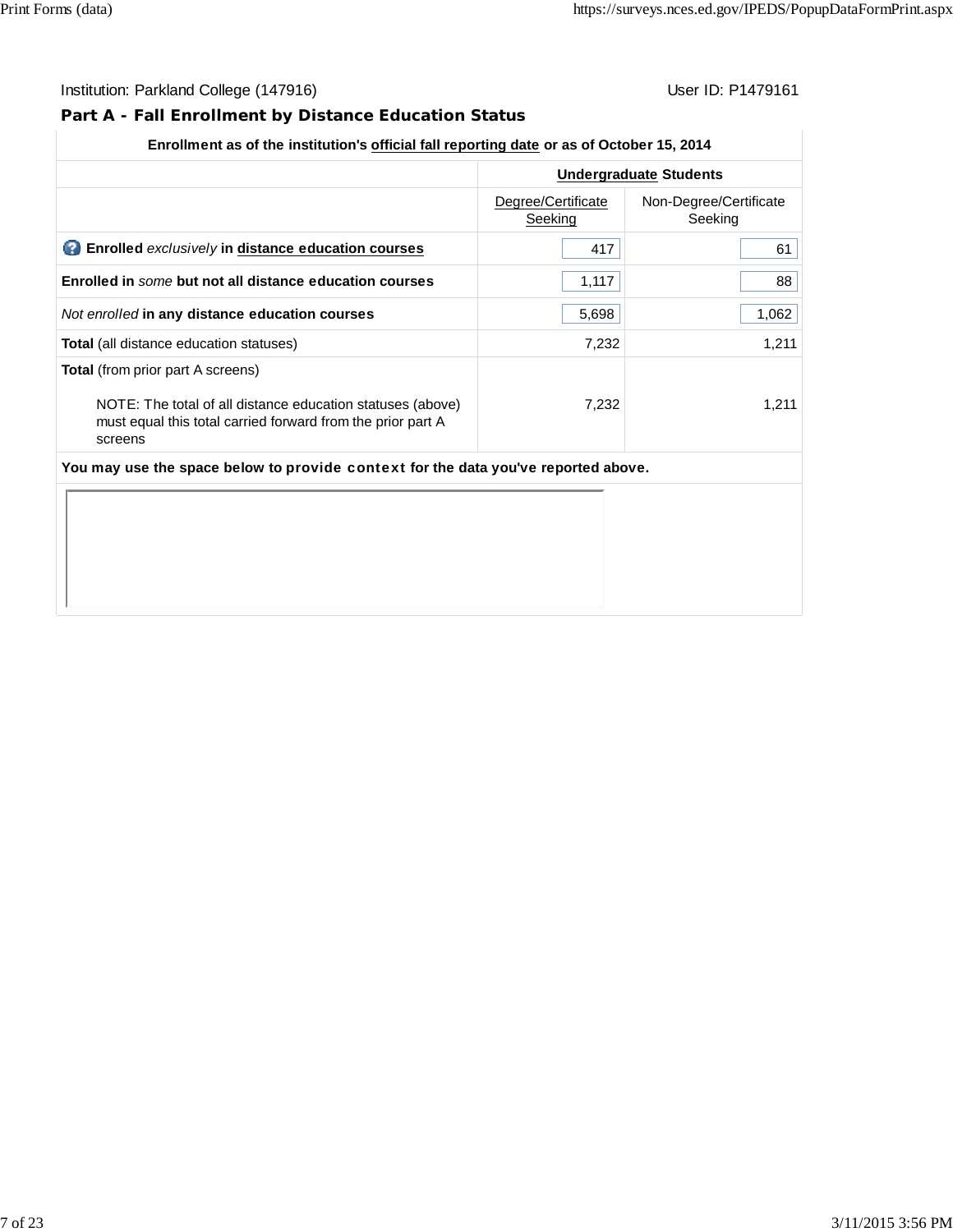# **Part A - Fall Enrollment by Distance Education Status**

|                                                                                                      |    | <b>Undergraduate Students</b> |                                   |  |
|------------------------------------------------------------------------------------------------------|----|-------------------------------|-----------------------------------|--|
| Of those students exclusively enrolled in distance<br>education courses, report the number that are: |    | Degree/Certificate<br>Seeking | Non-Degree/Certificate<br>Seeking |  |
| Located in                                                                                           | IL | 378                           | 61                                |  |
| Located in the U.S. but not in                                                                       | IL | 10                            |                                   |  |
| Located in the U.S. but state/jurisdiction unknown                                                   | 0  | 0                             |                                   |  |
| Located outside the U.S.                                                                             |    | 29                            |                                   |  |
| Location unknown/unreported                                                                          |    | $\Omega$                      | 0                                 |  |
| Total students exclusively enrolled in distance education (from<br>section above)                    |    | 417                           | 61                                |  |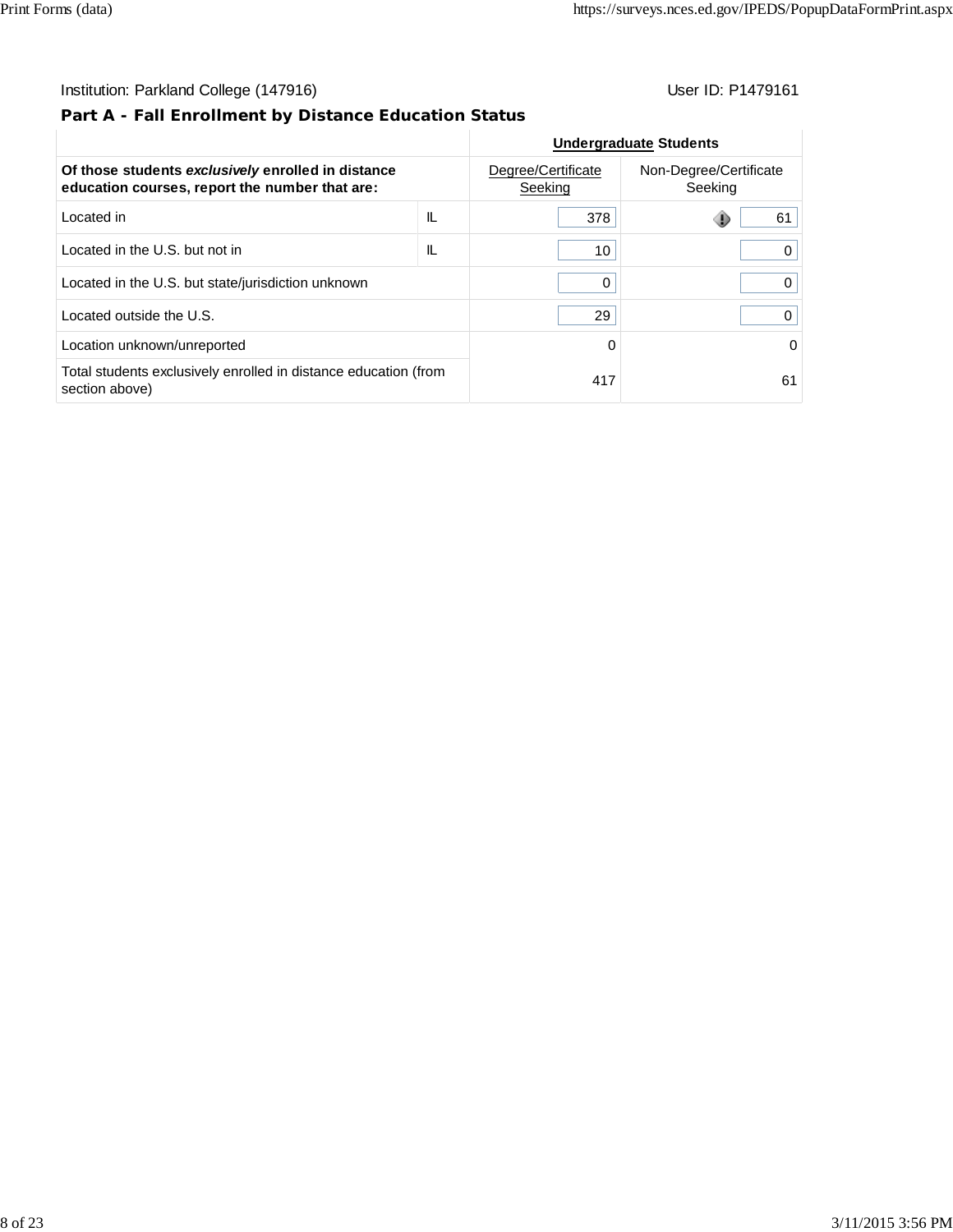# Institution: Parkland College (147916) Note that the User ID: P1479161

#### **Part A - Fall Enrollment Summary**

#### Fall Enrollment Summary

| User ID: $P1479'$ |  |  |
|-------------------|--|--|
|                   |  |  |

| Men                                       |                             |                             |                              |  |  |  |  |
|-------------------------------------------|-----------------------------|-----------------------------|------------------------------|--|--|--|--|
| Students enrolled for credit              | Total full-time<br>students | Total part-time<br>students | Grand total,<br>all students |  |  |  |  |
| Nonresident alien                         | 8                           | 5                           | 13                           |  |  |  |  |
| Hispanic/Latino                           | 88                          | 179                         | 267                          |  |  |  |  |
| American Indian or Alaska Native          | 8                           | 10                          | 18                           |  |  |  |  |
| Asian                                     | 87                          | 89                          | 176                          |  |  |  |  |
| <b>Black or African American</b>          | 265                         | 345                         | 610                          |  |  |  |  |
| Native Hawaiian or Other Pacific Islander | 1                           | 0                           |                              |  |  |  |  |
| White                                     | 1,154                       | 1,299                       | 2,453                        |  |  |  |  |
| Two or more races                         | 23                          | 30                          | 53                           |  |  |  |  |
| Race and ethnicity unknown                | 259                         | 294                         | 553                          |  |  |  |  |
| <b>Total men</b>                          | 1,893                       | 2,251                       | 4,144                        |  |  |  |  |

#### Women

| Students enrolled for credit              | Total full-time<br>students | Total part-time<br>students | Grand total,<br>all students |
|-------------------------------------------|-----------------------------|-----------------------------|------------------------------|
| Nonresident alien                         | $\overline{c}$              | 14                          | 16                           |
| Hispanic/Latino                           | 93                          | 150                         | 243                          |
| American Indian or Alaska Native          | 4                           | 17                          | 21                           |
| Asian                                     | 69                          | 111                         | 180                          |
| <b>Black or African American</b>          | 276                         | 413                         | 689                          |
| Native Hawaiian or Other Pacific Islander | 1                           | 1                           | 2                            |
| White                                     | 1,053                       | 1,538                       | 2,591                        |
| Two or more races                         | 15                          | 33                          | 48                           |
| Race and ethnicity unknown                | 169                         | 340                         | 509                          |
| <b>Total women</b>                        | 1,682                       | 2,617                       | 4,299                        |
|                                           |                             |                             |                              |
| <b>Grand Total (men+women)</b>            | 3,575                       | 4,868                       | 8,443                        |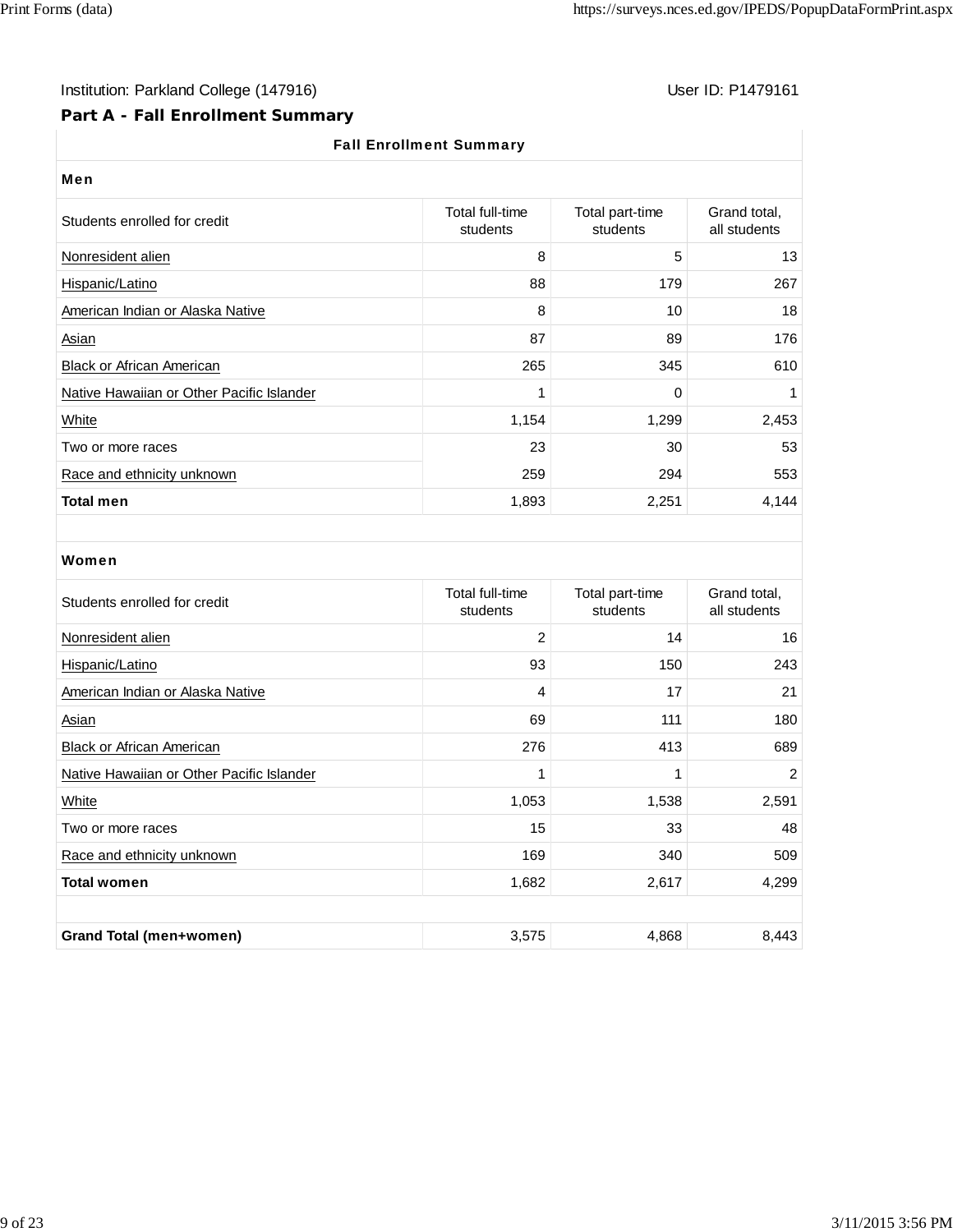| Institution: Parkland College (147916) | User ID: P1479161 |
|----------------------------------------|-------------------|
|----------------------------------------|-------------------|

# **Part B - Fall Enrollment by Age and Gender for Full-time Undergraduate Students**

| NOTE: These data are optional this year. |  |  |
|------------------------------------------|--|--|
|------------------------------------------|--|--|

| Enrollment as of the institution's official fall reporting date or as of October 15, 2014 |                                         |             |  |  |
|-------------------------------------------------------------------------------------------|-----------------------------------------|-------------|--|--|
| Age                                                                                       | <b>Full-time Undergraduate Students</b> |             |  |  |
|                                                                                           | Men                                     | Women       |  |  |
| Under 18                                                                                  | 17                                      | 20          |  |  |
| 18-19                                                                                     | 870                                     | 770         |  |  |
| $20 - 21$                                                                                 | 447                                     | 354         |  |  |
| $22 - 24$                                                                                 | 220                                     | 190         |  |  |
| 25-29                                                                                     | 178                                     | 157         |  |  |
| 30-34                                                                                     | 79                                      | 74          |  |  |
| 35-39                                                                                     | 35                                      | 44          |  |  |
| 40-49                                                                                     | 39                                      | 52          |  |  |
| 50-64                                                                                     | $\overline{7}$                          | 21          |  |  |
| 65 and over                                                                               | 1                                       | $\mathsf 0$ |  |  |
| Age unknown/unreported                                                                    | $\mathbf 0$                             | $\mathbf 0$ |  |  |
| Total full-time undergraduate students (from part A)                                      | 1,893                                   | 1,682       |  |  |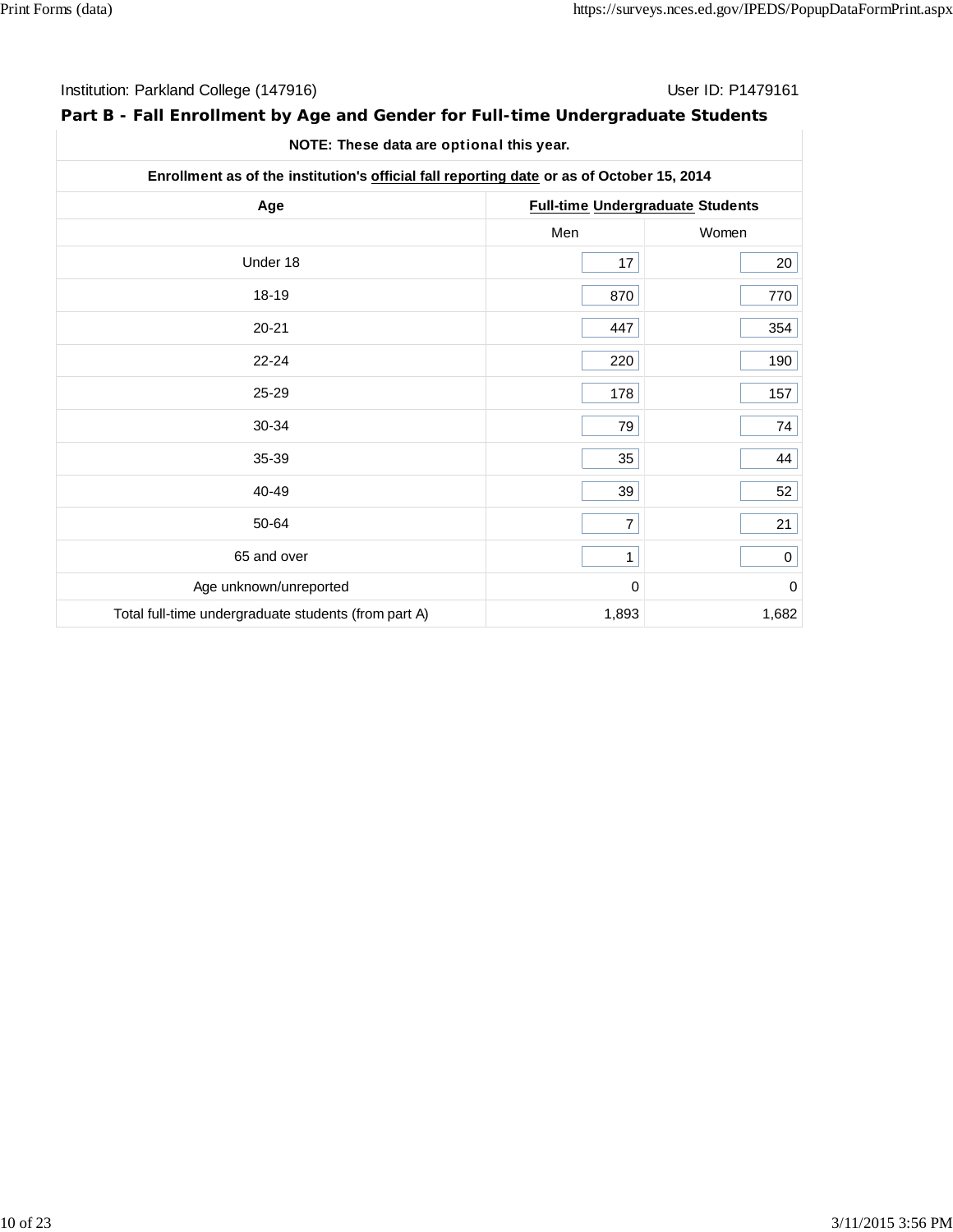| Institution: Parkland College (147916) | User ID: P1479161 |
|----------------------------------------|-------------------|
|----------------------------------------|-------------------|

# **Part B - Fall Enrollment by Age and Gender for Part-time Undergraduate Students**

| Enrollment as of the institution's official fall reporting date or as of October 15, 2014 |       |                                  |  |  |
|-------------------------------------------------------------------------------------------|-------|----------------------------------|--|--|
| Age                                                                                       |       | Part-time Undergraduate Students |  |  |
|                                                                                           | Men   | Women                            |  |  |
| Under 18                                                                                  | 431   | 393                              |  |  |
| 18-19                                                                                     | 320   | 298                              |  |  |
| $20 - 21$                                                                                 | 321   | 427                              |  |  |
| $22 - 24$                                                                                 | 319   | 381                              |  |  |
| 25-29                                                                                     | 305   | 321                              |  |  |
| 30-34                                                                                     | 213   | 232                              |  |  |
| 35-39                                                                                     | 106   | 175                              |  |  |
| 40-49                                                                                     | 137   | 199                              |  |  |
| 50-64                                                                                     | 75    | 150                              |  |  |
| 65 and over                                                                               | 21    | 40                               |  |  |
| Age unknown/unreported                                                                    | 3     | 1                                |  |  |
| Total part-time undergraduate students (from part A)                                      | 2,251 | 2,617                            |  |  |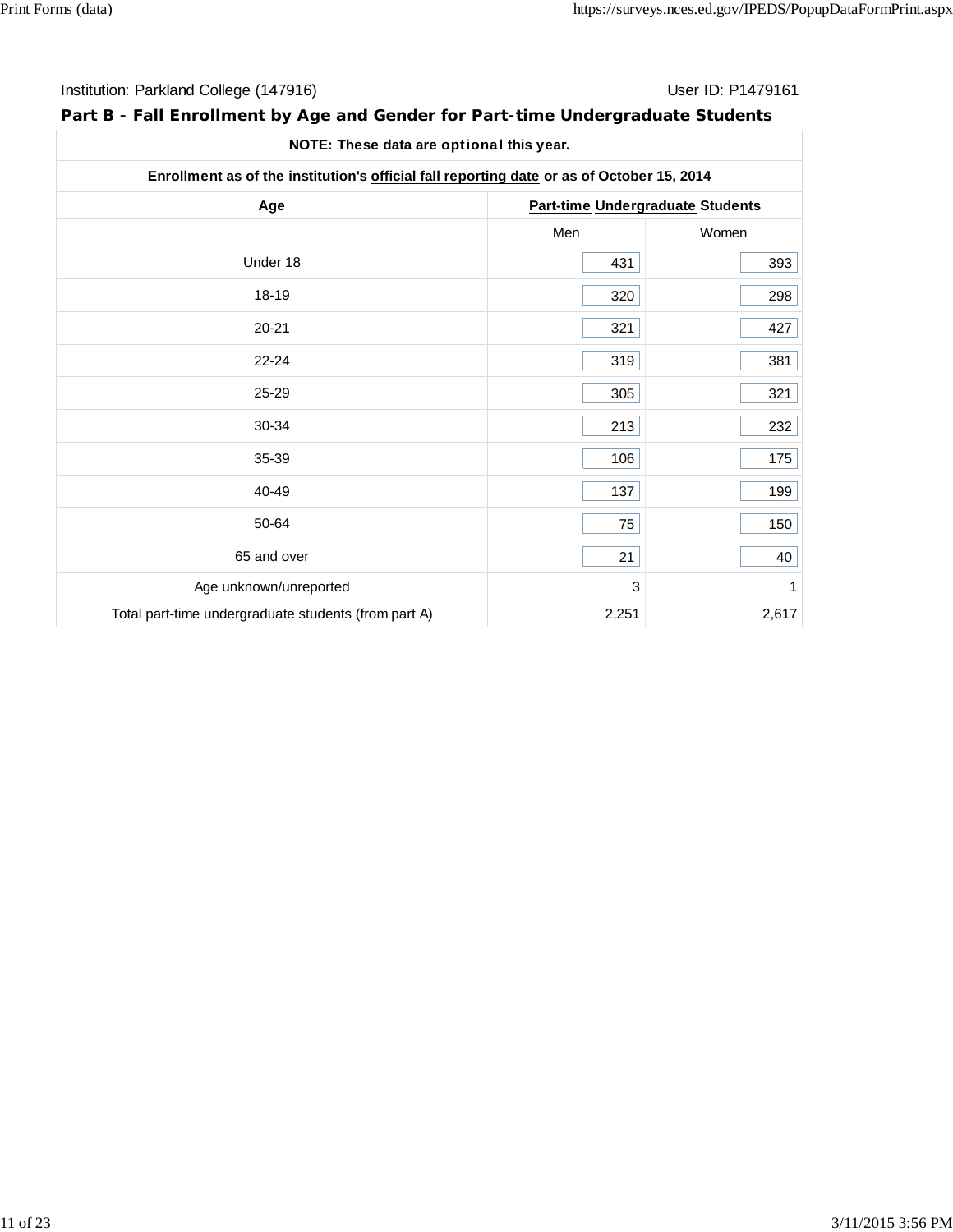User ID: P1479161

#### **Part C - Screening Question**

**Did any of your first-time degree/certificate-seeking undergraduate students (reported in Part A) enroll within 12 months of graduating high school or receiving their GED?**

Yes, we have first-time students who enrolled within 12 months of their high school graduation.

 $\bullet$  No, we do not have any first-time students who enrolled within 12 months of their high school graduation.

**You may use the space below to** provide context **for the data you've reported above.**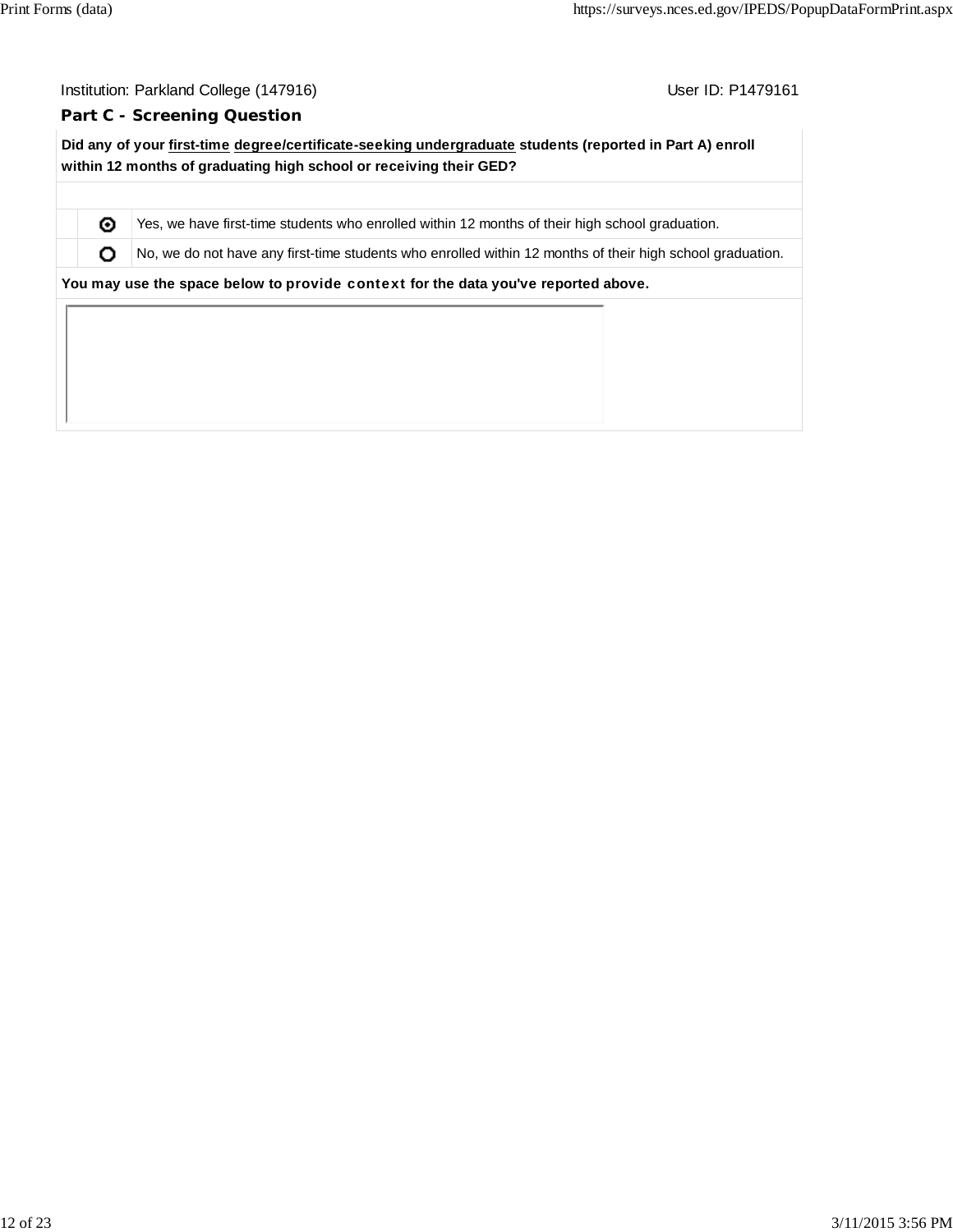#### Institution: Parkland College (147916) **Institution: Parkland College (1479161**

#### **Part C - Residence of First-time Undergraduates**

| Enter at least one zero, where applicable, to verify that the screen has not been skipped. |           |                                                                         |                                                                                                                               |  |  |  |  |
|--------------------------------------------------------------------------------------------|-----------|-------------------------------------------------------------------------|-------------------------------------------------------------------------------------------------------------------------------|--|--|--|--|
| State of residence when student<br>was first admitted                                      | FIPS Code | Total first-time<br>degree/certificate-seeking<br>undergraduates<br>(1) | Of students in column 1, those<br>who enrolled within 12 months<br>of high school graduation<br>or receiving their GED<br>(2) |  |  |  |  |
| Alabama                                                                                    | 01        |                                                                         |                                                                                                                               |  |  |  |  |
| Alaska                                                                                     | 02        |                                                                         |                                                                                                                               |  |  |  |  |
| Arizona                                                                                    | 04        |                                                                         |                                                                                                                               |  |  |  |  |
| Arkansas                                                                                   | 05        |                                                                         |                                                                                                                               |  |  |  |  |
| California                                                                                 | 06        | $\mathbf{1}$                                                            | $\mathbf{1}$                                                                                                                  |  |  |  |  |
| Colorado                                                                                   | 08        | $\mathbf{1}$                                                            | $\mathbf 1$                                                                                                                   |  |  |  |  |
| Connecticut                                                                                | 09        |                                                                         |                                                                                                                               |  |  |  |  |
| Delaware                                                                                   | 10        |                                                                         |                                                                                                                               |  |  |  |  |
| District of Columbia                                                                       | 11        |                                                                         |                                                                                                                               |  |  |  |  |
| Florida                                                                                    | 12        |                                                                         |                                                                                                                               |  |  |  |  |
| Georgia                                                                                    | 13        |                                                                         |                                                                                                                               |  |  |  |  |
| Hawaii                                                                                     | 15        |                                                                         |                                                                                                                               |  |  |  |  |
| Idaho                                                                                      | 16        |                                                                         |                                                                                                                               |  |  |  |  |
| Illinois                                                                                   | 17        | 998                                                                     | 646                                                                                                                           |  |  |  |  |
| Indiana                                                                                    | 18        | 25                                                                      | 13                                                                                                                            |  |  |  |  |
| lowa                                                                                       | 19        | $\mathbf{1}$                                                            | $\mathbf 0$                                                                                                                   |  |  |  |  |
| Kansas                                                                                     | 20        | $\mathbf{1}$                                                            | 0                                                                                                                             |  |  |  |  |
| Kentucky                                                                                   | 21        | $\mathbf{1}$                                                            | $\mathbf{1}$                                                                                                                  |  |  |  |  |
| Louisiana                                                                                  | 22        |                                                                         |                                                                                                                               |  |  |  |  |
| Maine                                                                                      | 23        |                                                                         |                                                                                                                               |  |  |  |  |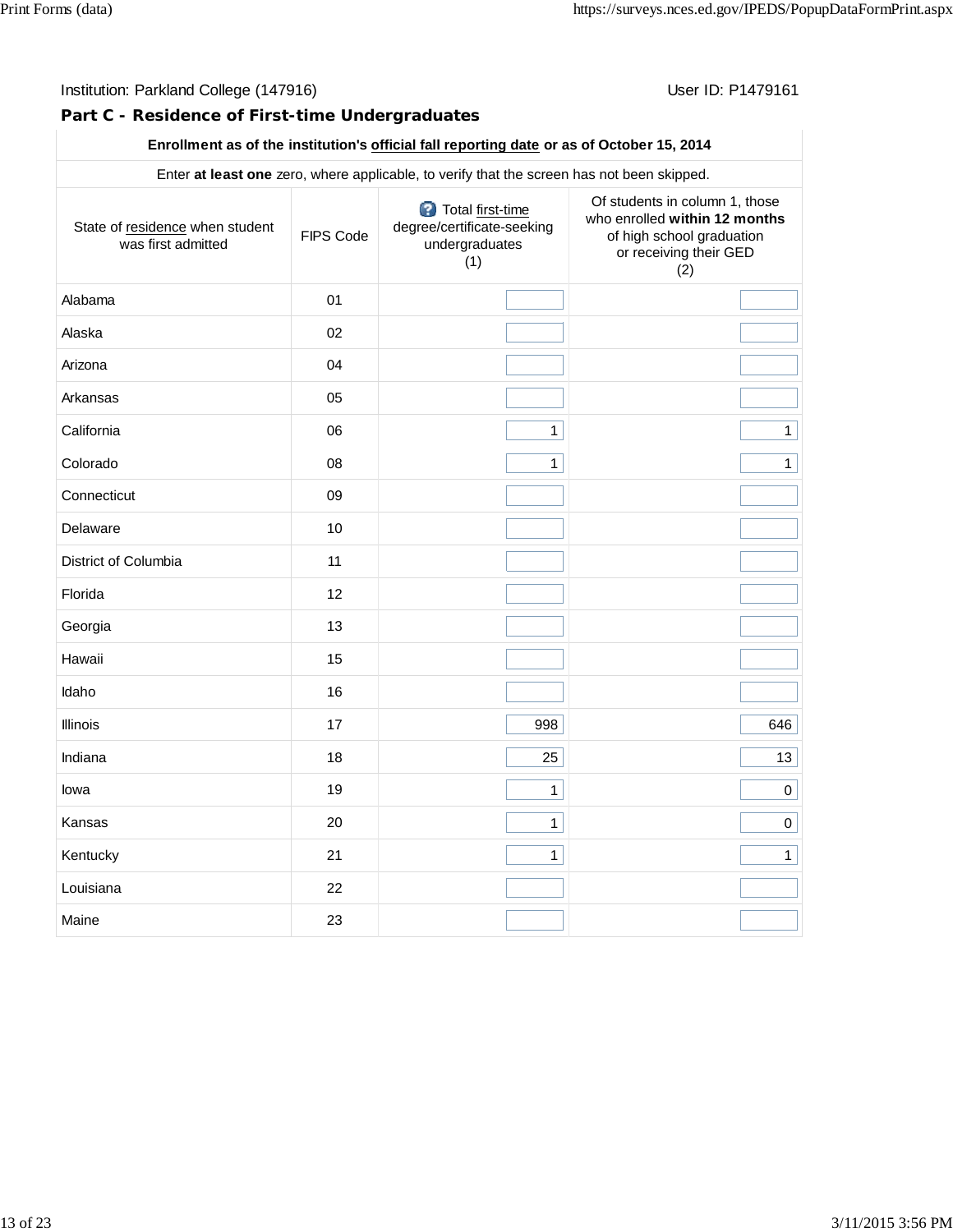#### Institution: Parkland College (147916) **Institution: Parkland College (1479161**

#### **Part C - Residence of First-time Undergraduates**

| Enter at least one zero, where applicable, to verify that the screen has not been skipped. |           |                                                                         |                                                                                                                               |  |  |  |
|--------------------------------------------------------------------------------------------|-----------|-------------------------------------------------------------------------|-------------------------------------------------------------------------------------------------------------------------------|--|--|--|
| State of residence when student<br>was first admitted                                      | FIPS Code | Total first-time<br>degree/certificate-seeking<br>undergraduates<br>(1) | Of students in column 1, those<br>who enrolled within 12 months<br>of high school graduation<br>or receiving their GED<br>(2) |  |  |  |
| Maryland                                                                                   | 24        |                                                                         |                                                                                                                               |  |  |  |
| <b>Massachusetts</b>                                                                       | 25        |                                                                         |                                                                                                                               |  |  |  |
| Michigan                                                                                   | 26        | $\overline{2}$                                                          | $\mathsf{O}$                                                                                                                  |  |  |  |
| Minnesota                                                                                  | 27        |                                                                         |                                                                                                                               |  |  |  |
| Mississippi                                                                                | 28        |                                                                         |                                                                                                                               |  |  |  |
| Missouri                                                                                   | 29        | $\mathbf{1}$                                                            | 0                                                                                                                             |  |  |  |
| Montana                                                                                    | 30        |                                                                         |                                                                                                                               |  |  |  |
| Nebraska                                                                                   | 31        |                                                                         |                                                                                                                               |  |  |  |
| Nevada                                                                                     | 32        |                                                                         |                                                                                                                               |  |  |  |
| New Hampshire                                                                              | 33        |                                                                         |                                                                                                                               |  |  |  |
| New Jersey                                                                                 | 34        |                                                                         |                                                                                                                               |  |  |  |
| New Mexico                                                                                 | 35        |                                                                         |                                                                                                                               |  |  |  |
| New York                                                                                   | 36        |                                                                         |                                                                                                                               |  |  |  |
| North Carolina                                                                             | 37        | $\mathbf{1}$                                                            | $\mathsf{O}$                                                                                                                  |  |  |  |
| North Dakota                                                                               | 38        |                                                                         |                                                                                                                               |  |  |  |
| Ohio                                                                                       | 39        | $\mathbf{1}$                                                            | $\mathbf{1}$                                                                                                                  |  |  |  |
| Oklahoma                                                                                   | 40        |                                                                         |                                                                                                                               |  |  |  |
| Oregon                                                                                     | 41        |                                                                         |                                                                                                                               |  |  |  |
| Pennsylvania                                                                               | 42        | $\overline{a}$                                                          | $\mathbf 0$                                                                                                                   |  |  |  |
| Rhode Island                                                                               | 44        |                                                                         |                                                                                                                               |  |  |  |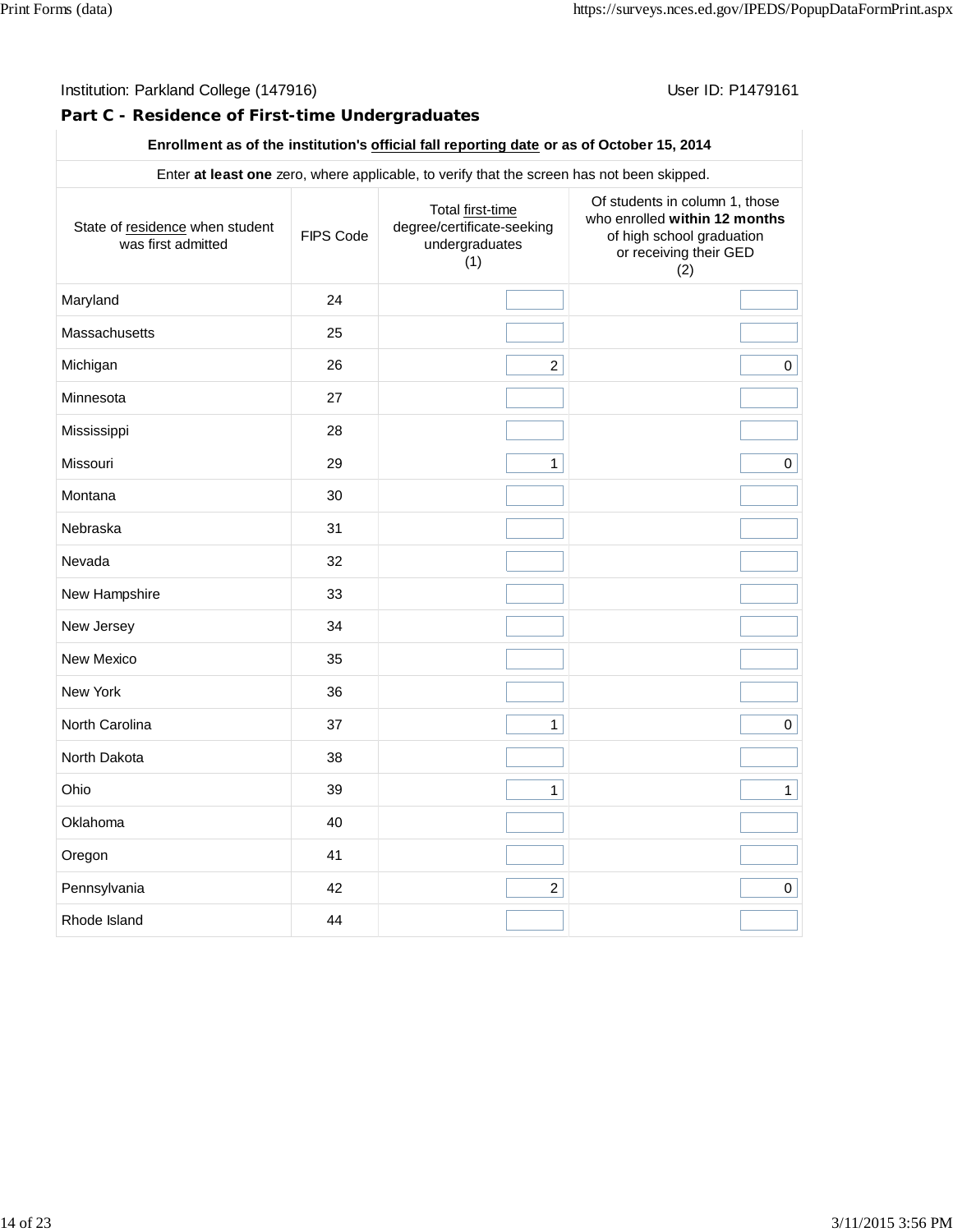## **Part C - Residence of First-time Undergraduates**

| Enter at least one zero, where applicable, to verify that the screen has not been skipped. |                     |                                                                             |                                                                                                                               |  |
|--------------------------------------------------------------------------------------------|---------------------|-----------------------------------------------------------------------------|-------------------------------------------------------------------------------------------------------------------------------|--|
| State of residence when student<br>was first admitted                                      | <b>FIPS</b><br>Code | Total first-time<br>degree/certificate-<br>seeking<br>undergraduates<br>(1) | Of students in column 1, those<br>who enrolled within 12 months of<br>high school graduation<br>or receiving their GED<br>(2) |  |
| South Carolina                                                                             | 45                  |                                                                             |                                                                                                                               |  |
| South Dakota                                                                               | 46                  |                                                                             |                                                                                                                               |  |
| <b>Tennessee</b>                                                                           | 47                  |                                                                             |                                                                                                                               |  |
| Texas                                                                                      | 48                  |                                                                             |                                                                                                                               |  |
| Utah                                                                                       | 49                  |                                                                             |                                                                                                                               |  |
| Vermont                                                                                    | 50                  |                                                                             |                                                                                                                               |  |
| Virginia                                                                                   | 51                  | $\mathbf{1}$                                                                | $\pmb{0}$                                                                                                                     |  |
| Washington                                                                                 | 53                  |                                                                             |                                                                                                                               |  |
| West Virginia                                                                              | 54                  |                                                                             |                                                                                                                               |  |
| Wisconsin                                                                                  | 55                  | $\overline{2}$                                                              | $\overline{a}$                                                                                                                |  |
| Wyoming                                                                                    | 56                  | $\mathbf{1}$                                                                | $\pmb{0}$                                                                                                                     |  |
| <b>State Unknown</b>                                                                       | 57                  |                                                                             |                                                                                                                               |  |
| American Samoa                                                                             | 60                  |                                                                             |                                                                                                                               |  |
| <b>Federated States of Micronesia</b>                                                      | 64                  |                                                                             |                                                                                                                               |  |
| Guam                                                                                       | 66                  |                                                                             |                                                                                                                               |  |
| Marshall Islands                                                                           | 68                  |                                                                             |                                                                                                                               |  |
| Northern Marianas                                                                          | 69                  |                                                                             |                                                                                                                               |  |
| Palau                                                                                      | 70                  |                                                                             |                                                                                                                               |  |
| Puerto Rico                                                                                | 72                  |                                                                             |                                                                                                                               |  |
| Virgin Islands                                                                             | 78                  |                                                                             |                                                                                                                               |  |
| <b>Foreign Countries</b>                                                                   | 90                  | 61                                                                          | 5                                                                                                                             |  |
| Residence unknown/unreported                                                               | 98                  | 0                                                                           |                                                                                                                               |  |
| Total first-time degree/certificate-seeking<br>undergraduates (from Part A)                |                     | 1,100                                                                       | 670                                                                                                                           |  |
| You may use the space below to provide context for the data you've reported above.         |                     |                                                                             |                                                                                                                               |  |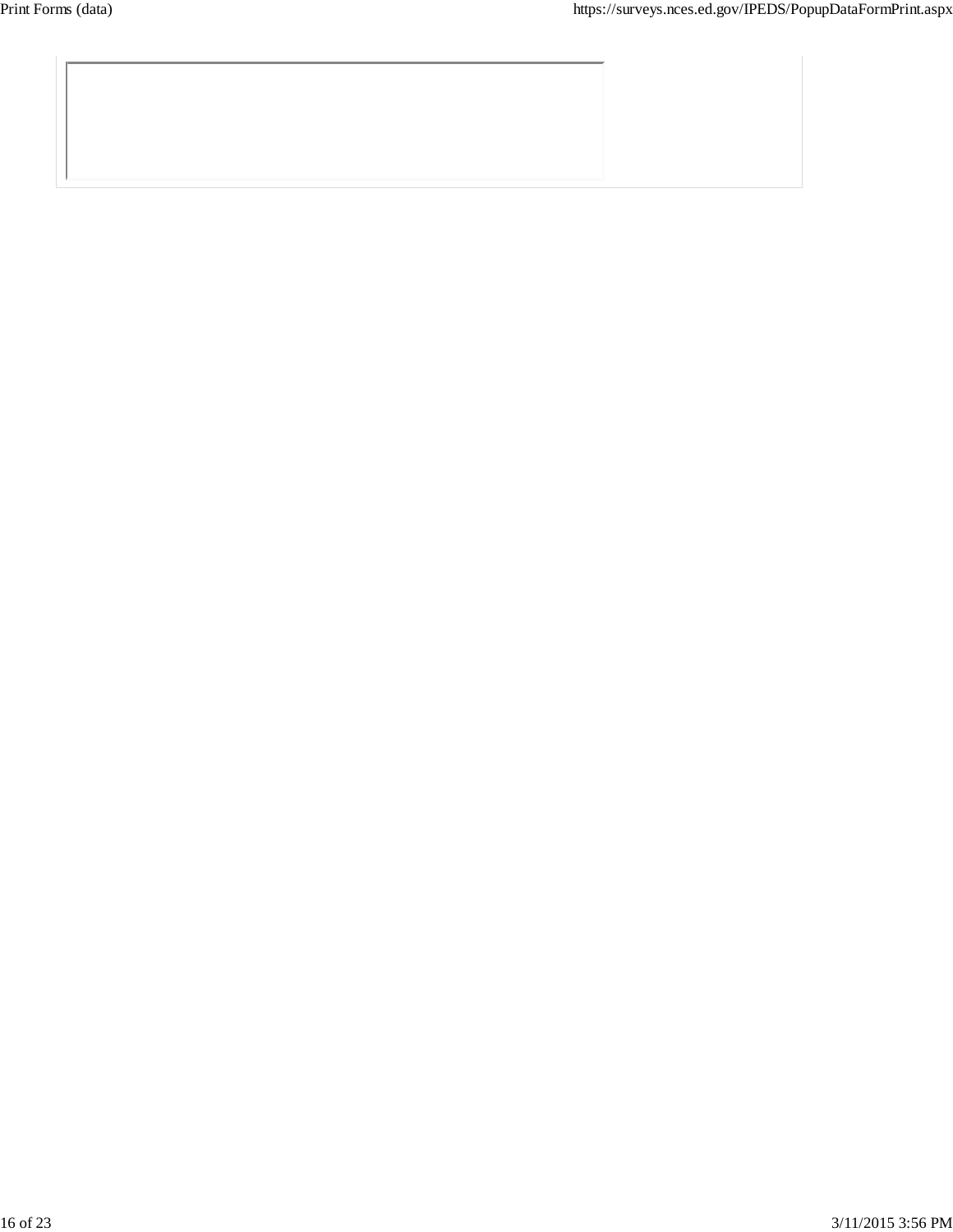# **Part D - Total Undergraduate Entering Class**

|                | <b>Total Undergraduate Entering Class, Fall 2014</b>                                                                                                                                                                                                             |       |
|----------------|------------------------------------------------------------------------------------------------------------------------------------------------------------------------------------------------------------------------------------------------------------------|-------|
|                |                                                                                                                                                                                                                                                                  |       |
|                | D1 Total full-time, first-time degree/certificate-seeking undergraduates from Part A (GR cohort)                                                                                                                                                                 | 857   |
|                | D2   Total first-time degree/certificate-seeking undergraduates (full-time + part-time) from Part A                                                                                                                                                              | 1,100 |
|                | D3 Total transfer-in degree/certificate-seeking undergraduates (full-time + part-time) from Part A                                                                                                                                                               | 176   |
| D <sub>4</sub> | Total non-degree/certificate-seeking undergraduates (full-time + part-time) from Part A                                                                                                                                                                          | 1,211 |
| D <sub>5</sub> | Of the total non-degree/certificate-seeking undergraduates displayed on line D4, the number that are<br>new to the institution in Fall 2014                                                                                                                      | 907   |
|                | Total entering students at the undergraduate level<br>D6   Note: This is calculated as first-time students (line $D2$ ) + students transferring to the institution (line<br>D3) + non-degree/certificate-seeking undergraduates entering in Fall 2014 (line D5). | 2,183 |
|                | D7 Percentage of undergraduate entering class represented by your GR cohort (line D1/line D6)                                                                                                                                                                    | 39    |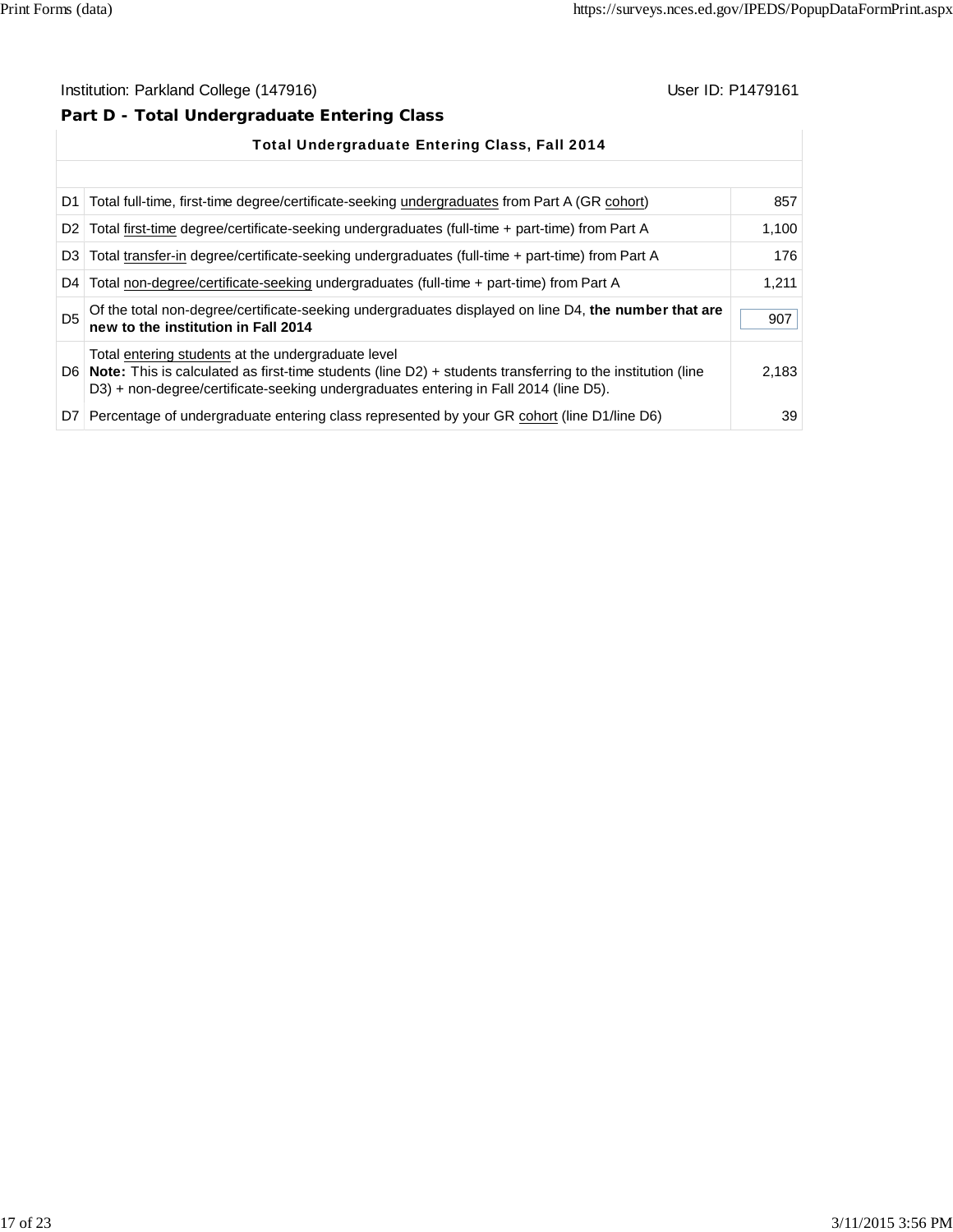#### Institution: Parkland College (147916) November 2012 12: P1479161

### **Part E - First-Time Student Cohort Retention Rates (Full-time)**

#### **Retention Rates**

**Full-time, First-time Degree/Certificate-Seeking Cohort from Fall 2013**

**The Fall 2013 cohort is preloaded based on data reported in the prior year Fall Enrollment survey component.**

**Academic reporters report retention data as of the institution's official fall reporting date or as of October 15. Program reporters determine the cohort with enrollment any time between August 1 and October 31, 2013 and retention based on August 1, 2014.**

**The retention rate is calculated by the system after clicking "Save" on the screen. Exclusions are subtracted from the original cohort and the resulting adjusted cohort is used for calculating the retention rate.**

**Retention Data Reporting Reminders:**

- Include only **full-time, first-time degree/certificate-seeking** students in this cohort.
- Determine full-time using Fall 2013 attendance status (e.g. if a student was full-time in Fall 2013, report them in the full-time cohort regardless of Fall 2014 status).
- If there are no students to report in the cohort, enter zero. Do not leave the field blank.
- Report in the exclusions box (line E2) the number of students from the cohort who left the institution for any of the following reasons: died or were totally and permanently disabled; to serve in the armed forces (including those called to active duty); to serve with a foreign aid service of the Federal Government (e.g. Peace Corps); or to serve on official church missions.

|                                                                                                                                                       | Preloaded<br>cohort |     |      | Prior year data<br>(Fall 2012 cohort) |      |
|-------------------------------------------------------------------------------------------------------------------------------------------------------|---------------------|-----|------|---------------------------------------|------|
| <b>FULL-TIME, FIRST-TIME COHORT RETENTION:</b>                                                                                                        |                     |     |      |                                       |      |
| E <sub>1</sub><br>Full-time, first-time Fall 2013 cohort                                                                                              | 675                 | 675 | Ø    | 817                                   |      |
| E <sub>2</sub><br>Exclusions from the Fall 2013 cohort                                                                                                |                     |     |      | 5                                     |      |
| E <sub>3</sub><br>Adjusted Fall 2013 cohort (line E1 - line E2)                                                                                       |                     | 668 |      | 812                                   |      |
| E4<br>Students from Fall 2013 cohort who are still enrolled<br>+ students from Fall 2013 cohort who completed their<br><b>program</b> as of Fall 2014 |                     | 406 | Ø    | 435                                   |      |
| E <sub>5</sub><br>Full-time, first-time Fall 2013 cohort retention rate (line<br>$E4$ / line E3)                                                      |                     | 61  | $\%$ | 54                                    | $\%$ |
|                                                                                                                                                       |                     |     |      |                                       |      |

 **You may use the space below to** provide context **for the data you've reported above. These context notes will be posted on the College Navigator website, and should be written to be understood by students and parents.**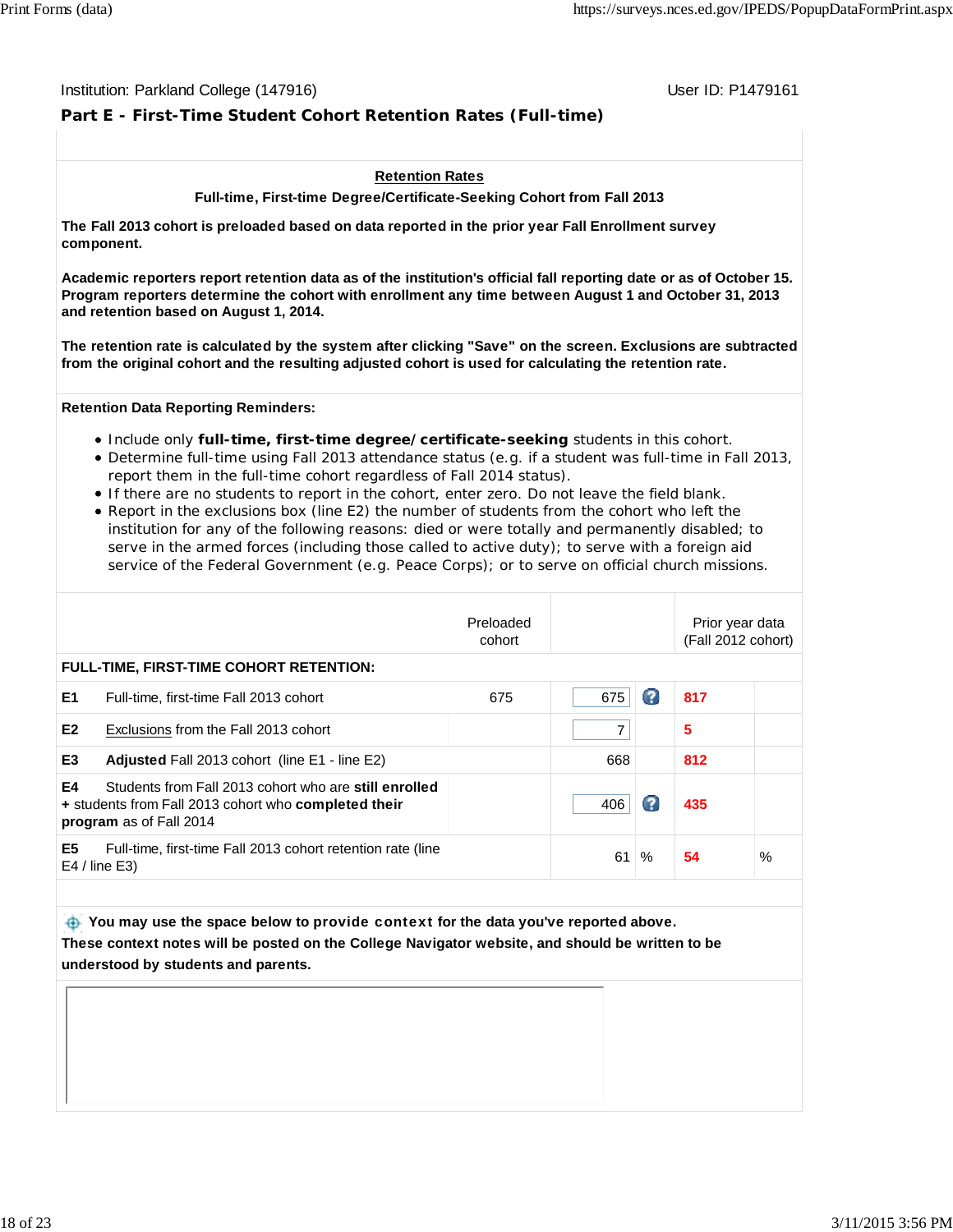#### Institution: Parkland College (147916) November 2012 12: P1479161

### **Part E - First-Time Student Cohort Retention Rates (Part-time)**

#### **Retention Rates**

**Part-time, First-time Degree/Certificate-Seeking Cohort from Fall 2013**

**The Fall 2013 cohort is preloaded based on data reported in the prior year Fall Enrollment survey component.**

**Academic reporters report retention data as of the institution's official fall reporting date or as of October 15. Program reporters determine the cohort with enrollment any time between August 1 and October 31, 2013 and retention based on August 1, 2014.**

**The retention rate is calculated by the system after clicking "Save" on the screen. Exclusions are subtracted from the original cohort and the resulting adjusted cohort is used for calculating the retention rate.**

**Retention Data Reporting Reminders:**

- Include only **part-time, first-time degree/certificate-seeking** students in this cohort.
- Determine part-time using Fall 2013 attendance status (e.g. if a student was part-time in Fall 2013, report them in the part-time cohort regardless of their Fall 2014 status).
- If there are no students to report in the cohort, enter zero. Do not leave the field blank.
- Report in the exclusions box (line E7) the number of students from the cohort who left the institution for any of the following reasons: died or were totally and permanently disabled; to serve in the armed forces (including those called to active duty); to serve with a foreign aid service of the Federal Government (e.g. Peace Corps); or to serve on official church missions.

| Preloaded<br>Prior year data<br>(Fall 2012 cohort)<br>cohort                                                                                                      |      |
|-------------------------------------------------------------------------------------------------------------------------------------------------------------------|------|
| PART-TIME, FIRST-TIME COHORT RETENTION:                                                                                                                           |      |
| Ø<br>E6<br>407<br>382<br>382<br>Part-time, first-time Fall 2013 cohort                                                                                            |      |
| E7<br>$12 \,$<br>2<br>Exclusions from the Fall 2013 cohort                                                                                                        |      |
| E8<br>380<br>395<br>Adjusted Fall 2013 cohort (line E6 - line E7)                                                                                                 |      |
| E9<br>Students from Fall 2013 cohort who are still enrolled<br>2<br>173<br>141<br>+ students from Fall 2013 cohort who completed their<br>program as of Fall 2014 |      |
| E10<br>Part-time, first-time Fall 2013 cohort retention rate<br>46<br>36<br>$\%$<br>(line $E9/$ line $E8$ )                                                       | $\%$ |

 **You may use the space below to** provide context **for the data you've reported above. These context notes will be posted on the College Navigator website, and should be written to be understood by students and parents.**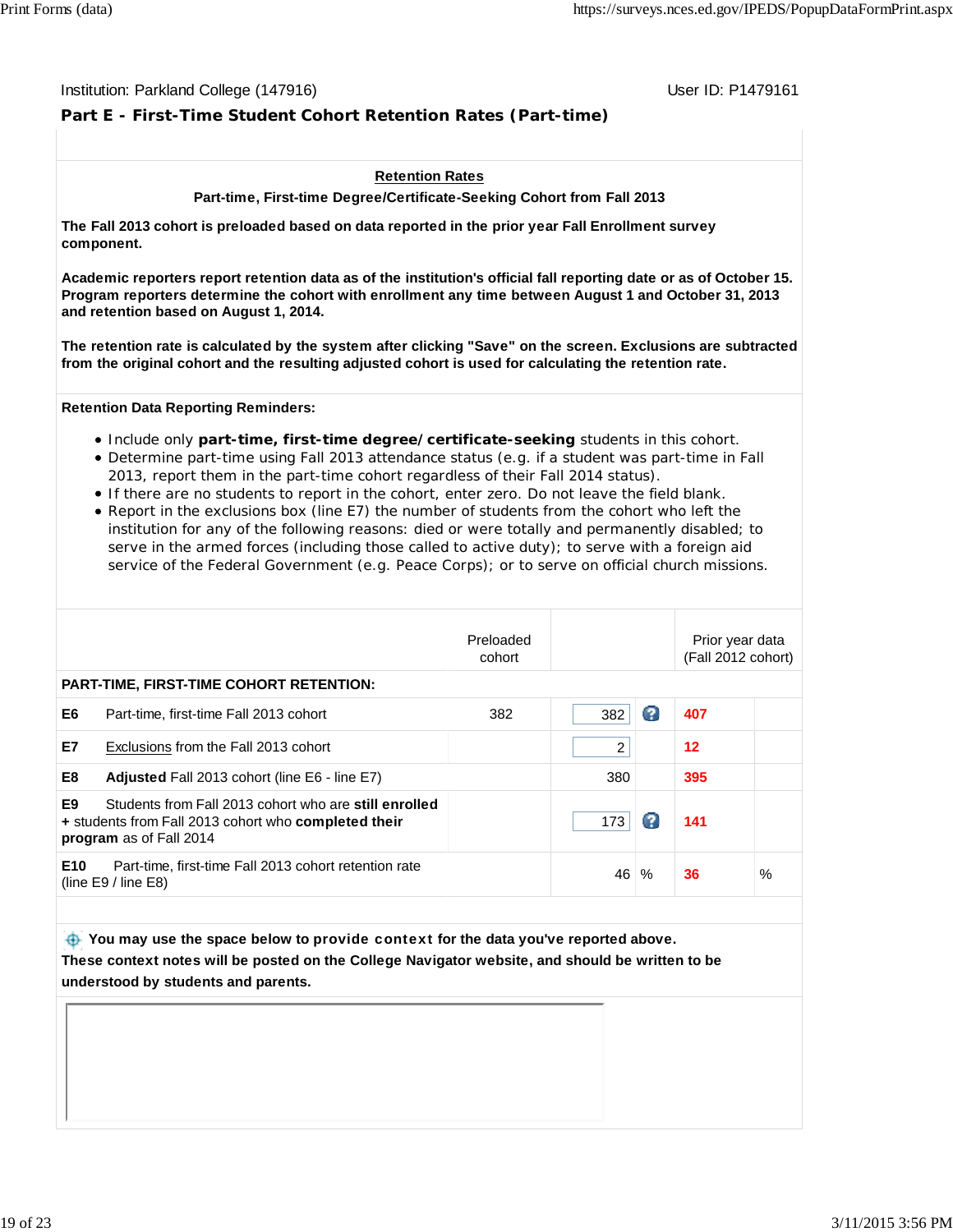Institution: Parkland College (147916) November 2012 12: P1479161

#### **Part F - Student-to-Faculty Ratio**

**Please provide your institution's student-to-faculty ratio (i.e., student-to-instructional staff) for undergraduate programs for Fall 2014. The student-to-faculty ratio and any accompanying context that is provided will be displayed on College Navigator.**

**Note: Logic in this item is similar to item I-2 from the Common Data Set data collection.**

Click here to use a worksheet to help you determine the student-to-faculty ratio

| Student-to-faculty ratio            | to |
|-------------------------------------|----|
| Student-to-faculty ratio prior year | to |

 **You may use the space below to** provide context **for the data you've reported above. These context notes will be posted on the College Navigator website, and should be written to be**

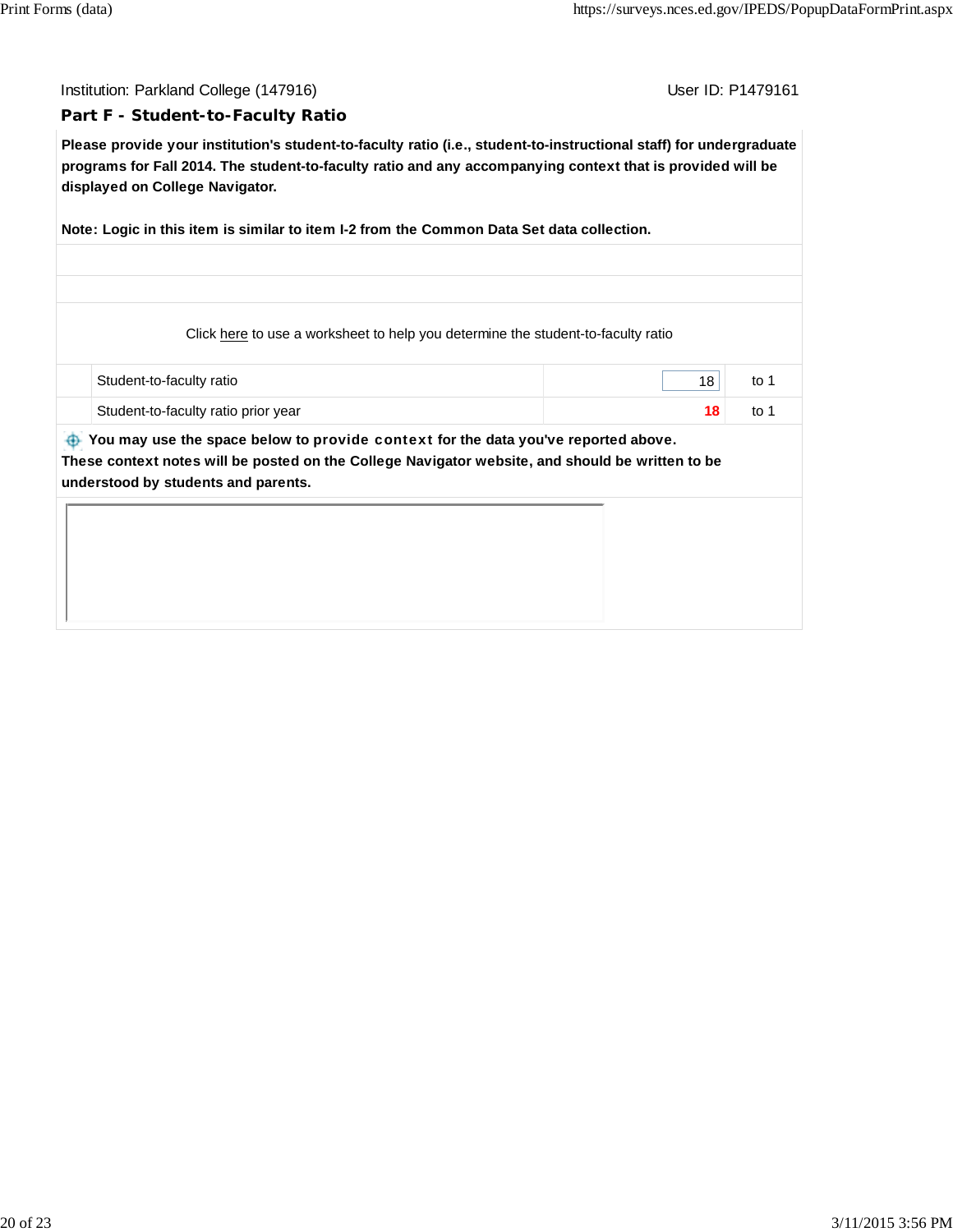# **Prepared by**

|            | This survey component was prepared by:                                                                                                                                                                                                                                                                                                                                |   |                          |   |                   |
|------------|-----------------------------------------------------------------------------------------------------------------------------------------------------------------------------------------------------------------------------------------------------------------------------------------------------------------------------------------------------------------------|---|--------------------------|---|-------------------|
| וו         | Keyholder                                                                                                                                                                                                                                                                                                                                                             | Ω | <b>SFA Contact</b>       | Ω | <b>HR Contact</b> |
| O          | <b>Finance Contact</b>                                                                                                                                                                                                                                                                                                                                                | Ω | Academic Library Contact | O | Other             |
| Name:      |                                                                                                                                                                                                                                                                                                                                                                       |   |                          |   |                   |
| Email:     |                                                                                                                                                                                                                                                                                                                                                                       |   |                          |   |                   |
|            |                                                                                                                                                                                                                                                                                                                                                                       |   |                          |   |                   |
| component? | How long did it take to prepare this survey                                                                                                                                                                                                                                                                                                                           |   | hours                    |   | minutes           |
|            | The name of the preparer is being collected so that we can follow up with the appropriate person in the event that there<br>are questions concerning the data. The Keyholder will be copied on all email correspondence to other preparers.                                                                                                                           |   |                          |   |                   |
| System.    | The time it took to prepare this component is being collected so that we can continue to improve our estimate of the<br>reporting burden associated with IPEDS. Please include in your estimate the time it took for you to review instructions,<br>query and search data sources, complete and review the component, and submit the data through the Data Collection |   |                          |   |                   |
|            | Thank you for your assistance.                                                                                                                                                                                                                                                                                                                                        |   |                          |   |                   |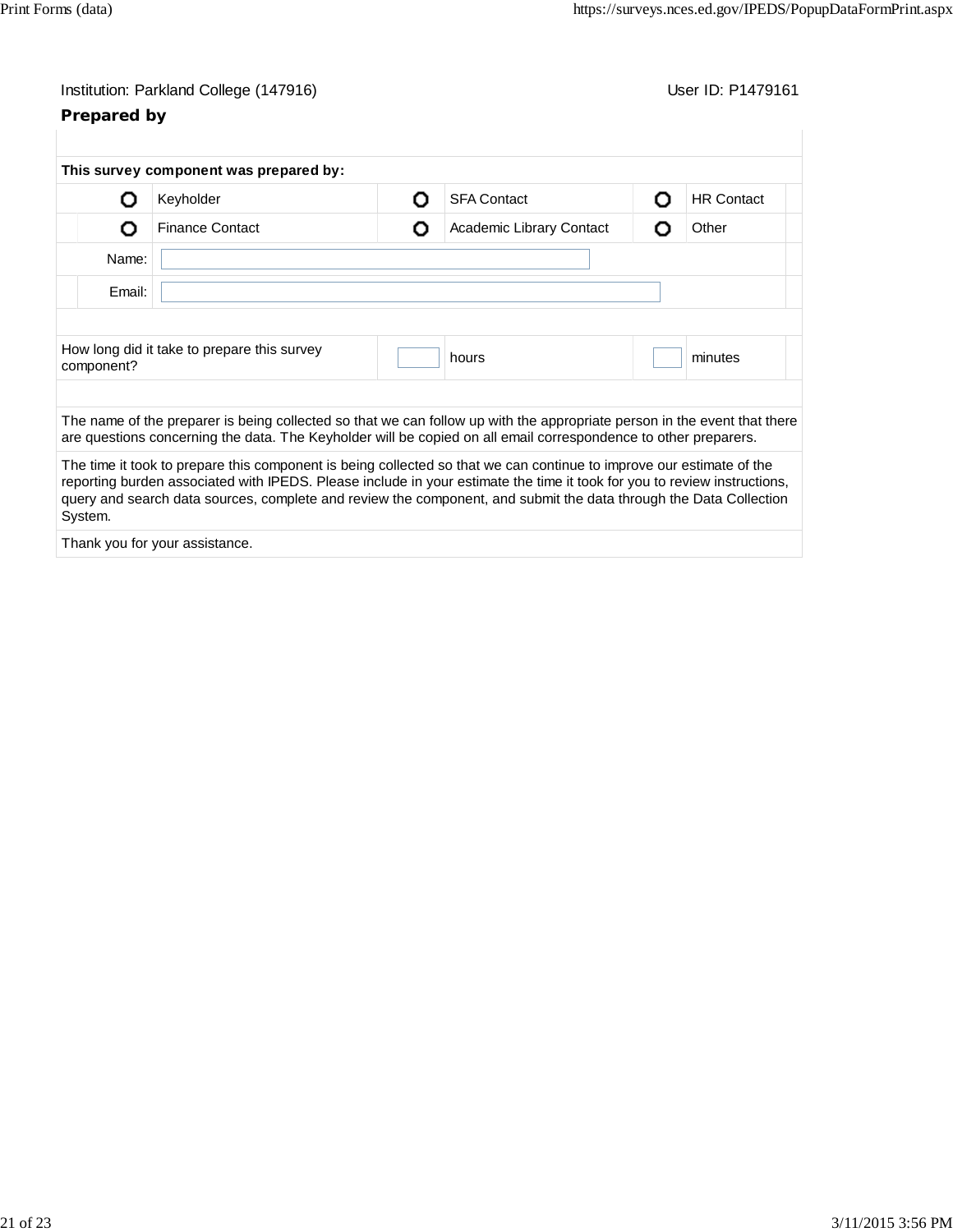### **Summary**

## **Fall Enrollment Survey Summary Less-Than-Four-Year Institutions**

IPEDS collects important information regarding your institution. All data reported in IPEDS survey components become available in the IPEDS Data Center and appear as aggregated data in various Department of Education reports. Additionally, some of the reported data appears specifically for your institution through the College Navigator website and is included in your institution's Data Feedback Report (DFR). The purpose of this summary is to provide you an opportunity to view some of the data that, when accepted through the IPEDS quality control process, will appear on the College Navigator website and/or your DFR. College Navigator is updated approximately three months after the data collection period closes and Data Feedback Reports will be available through the Data Center and sent to your institution's CEO in November 2015.

Please review your data for accuracy. If you have questions about the data displayed below after reviewing the data reported on the survey screens, please contact the IPEDS Help Desk at: 1-877-225-2568 or ipedshelp@rti.org.

| Undergraduate Student Enrollment |         |  |  |
|----------------------------------|---------|--|--|
| Total enrollment                 | 8,443   |  |  |
| Transfer-in enrollment           | 176     |  |  |
|                                  |         |  |  |
| Student-to-faculty ratio         | 18 to 1 |  |  |

| <b>Undergraduate Student Characteristics</b> |       |  |  |  |
|----------------------------------------------|-------|--|--|--|
| Percent of undergraduates who are female     | 51%   |  |  |  |
| Percent of undergraduates who are full-time  | 42%   |  |  |  |
|                                              |       |  |  |  |
| Percent of undergraduates by race/ethnicity: |       |  |  |  |
| American Indian or Alaska Native             | $0\%$ |  |  |  |
| Asian                                        | 4%    |  |  |  |
| <b>Black or African American</b>             | 15%   |  |  |  |
| Hispanic/Latino                              | 6%    |  |  |  |
| Native Hawaiian or Pacific Islander          | 0%    |  |  |  |
| White                                        | 60%   |  |  |  |
| Two or More Races                            | 1%    |  |  |  |
| Race and ethnicity unknown                   | 13%   |  |  |  |
| Nonresident alien                            | $0\%$ |  |  |  |
|                                              |       |  |  |  |
| Percent of undergraduate students by age:    |       |  |  |  |
| 24 and under                                 | 68%   |  |  |  |
| 25 and over                                  | 32%   |  |  |  |
| Age unknown                                  | 0%    |  |  |  |